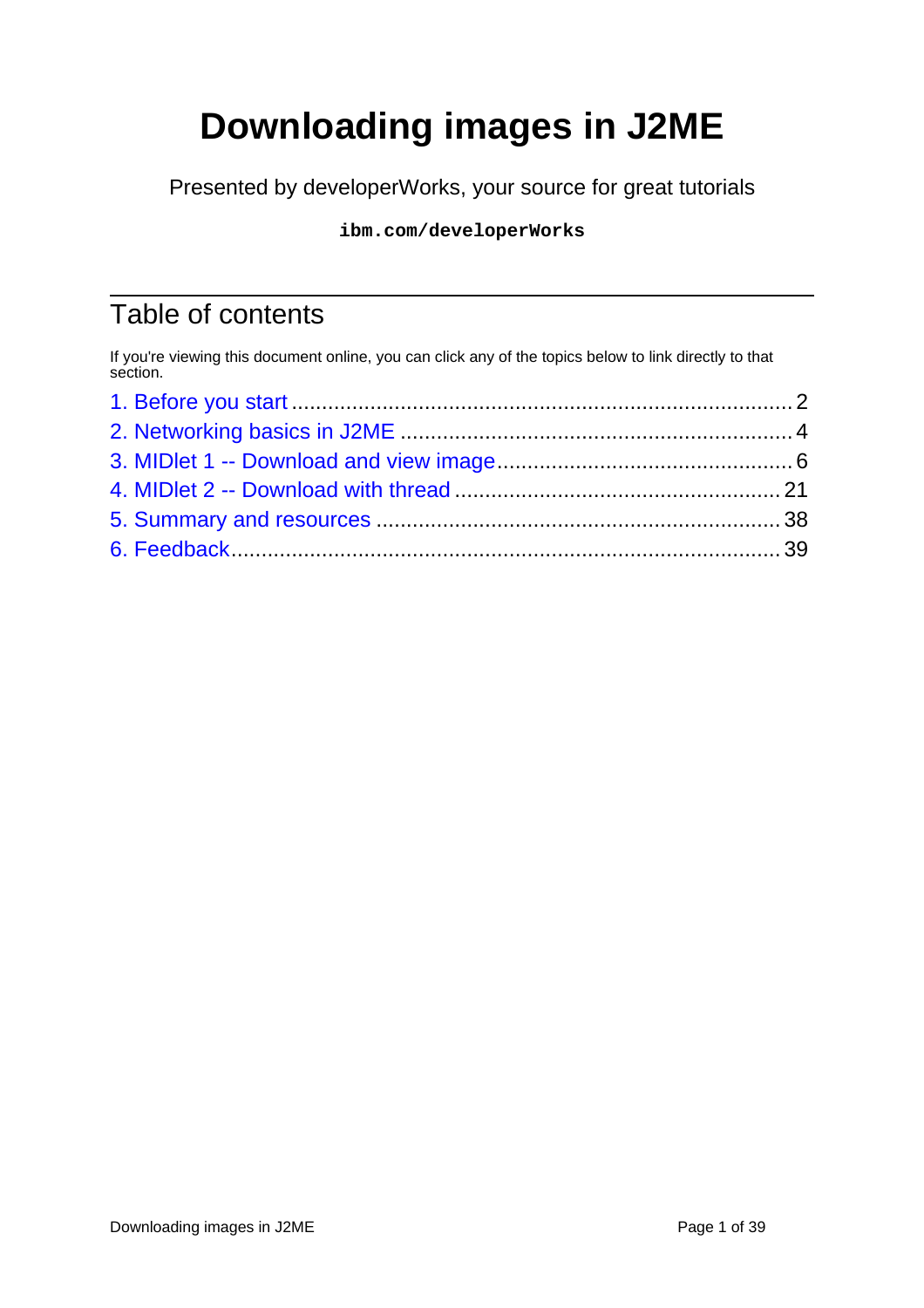# <span id="page-1-0"></span>Section 1. Before you start

# About this tutorial

This tutorial demonstrates how to download and display images with J2ME (Java 2 Micro Edition) and the Mobile Information Device Profile (MIDP).

I'll walk through creating two J2ME applications, each showing how to open a network connection to a remote server, and download and display an image. The first application is bare-bones, with no frills. I'll build upon this application in the second example to add support for downloading of images in a background thread and providing consistent messages to the user to indicate the current status of the application.

By the end of this tutorial you see just how easy it is to begin writing network-aware applications with J2ME.

### **Prerequisites**

You'll need two software tools to complete this tutorial:

- **The Java Development Kit (JDK):** The JDK provides the Java source code compiler and a utility to create Java Archive (JAR) files. When working with version 2.0 of the Wireless Toolkit (as I will be here), you'll need to download JDK version 1.4 or greater. [Download JDK version 1.4.1.](http://java.sun.com/products/jdk/1.4.1) (http://java.sun.com/products/jdk/1.4.1)
- ° **The Wireless Toolkit (WTK):** The Sun Microsystems Wireless Toolkit (WTK) is an integrated development environment (IDE) for creating Java 2 Platform, Micro Edition (J2ME) MIDlets. The WTK download contains an IDE, as well as the libraries required for creating MIDlets. [Download J2ME Wireless Toolkit 2.0.](http://java.sun.com/products/j2mewtoolkit) (http://java.sun.com/products/j2mewtoolkit)

### Install the software

#### The Java Development Kit (JDK)

Use the JDK documentation to install the JDK. You can choose either the default directory or specify another directory. If you choose to specify a directory, make a note of where you install the JDK. During the installation process for the Wireless Toolkit, the software attempts to locate the Java Virtual Machine (JVM); if it cannot locate the JVM, you are prompted for the JDK installation path.

#### The Wireless Toolkit (WTK)

This tutorial builds on an earlier developerWorks tutorial "MIDlet Development with the Wireless Toolkit" (see [Resources](#page-37-1) on page 38), which explains the basics of creating MIDlets with the toolkit. This tutorial is an excellent starting point if you are new to the Wireless Toolkit.

The Wireless Toolkit is contained within a single executable file. Run this file to begin the installation process. It is recommended that you use the default installation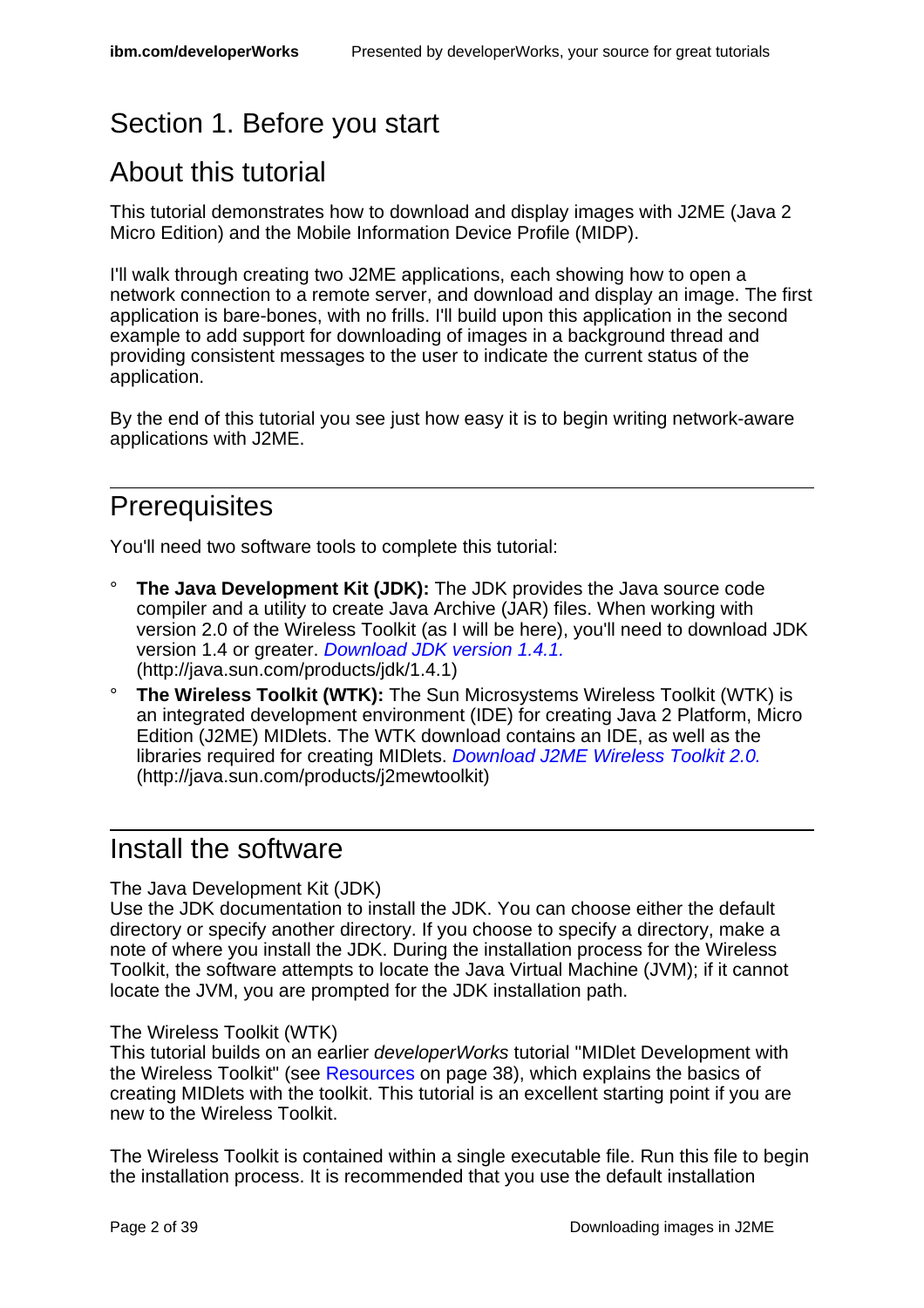directory. However, if you do not use the default directory, make sure the path you select does not include any spaces.

#### About the author

[John Muchow](mailto:John@CoreJ2ME.com) (mailto:John@CoreJ2ME.com), a freelance technical writer and recruiter, is the author of [Core J2ME Technology and MIDP](http://www.amazon.com/exec/obidos/ASIN/0130669113/corej2me-20).



Visit [Core J2ME](http://www.CoreJ2ME.com/) (http://www.CoreJ2ME.com/) for additional source code, articles, and developer resources. Send John [e-mail](mailto:john@corej2me.com) (mailto:john@corej2me.com) for additional information about writing projects or technical recruiting.

For technical questions or comments about the content of this tutorial, contact the author, John Muchow, at John @CoreJ2ME.com or click Feedback at the top of any panel.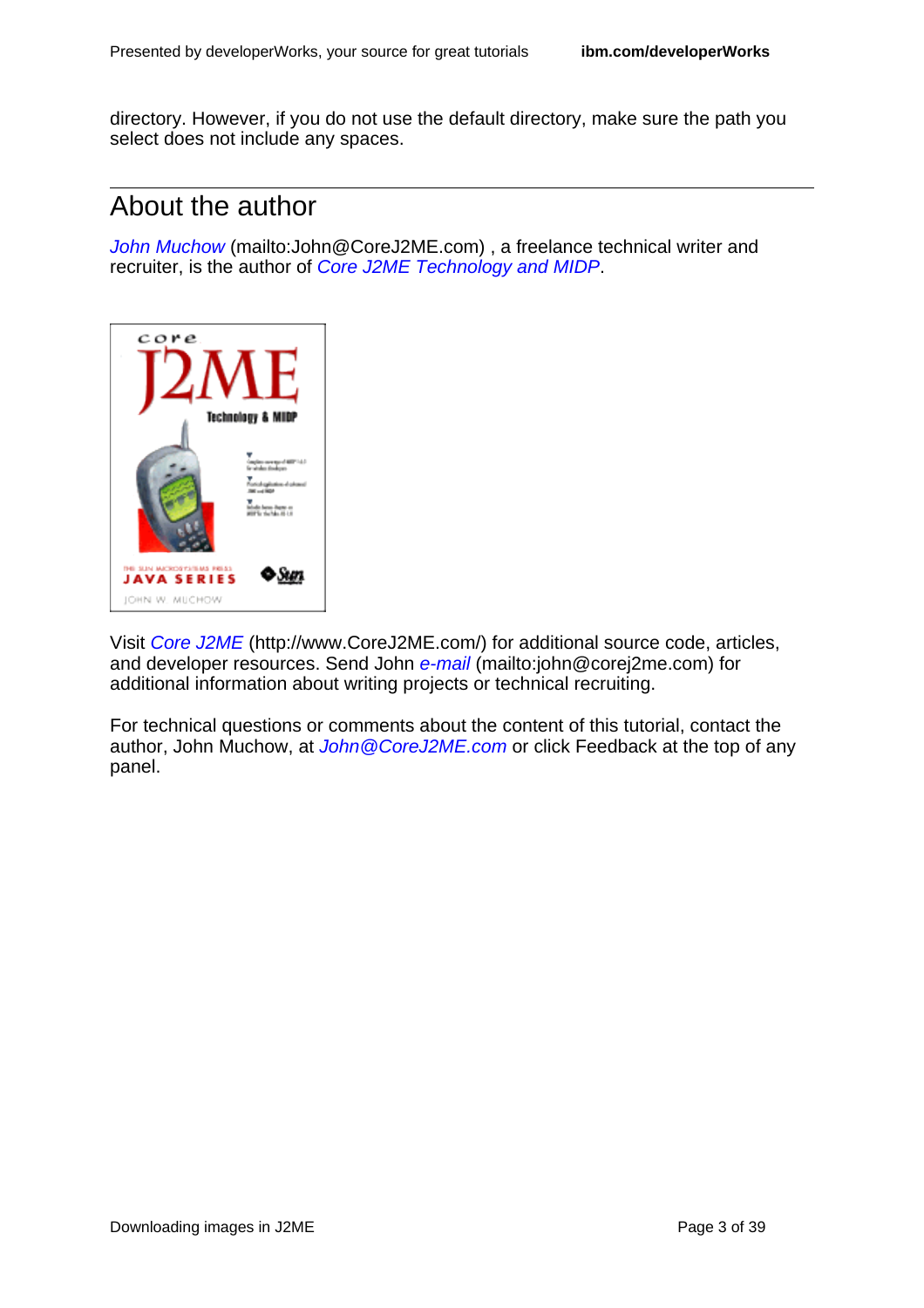# <span id="page-3-0"></span>Section 2. Networking basics in J2ME

### Generic Connection Framework

With over 100 classes and interfaces in J2SE to support network communication, J2ME sought to provide an extensible framework without all the bulk. The Generic Connection Framework, or simply GCF, provides a subset of classes I/O and networking support.

#### **Figure 1. Generic Connection Framework**



#### Connector class

The idea behind the GCF is to provide one class that can support a connection of any type: file, http, datagram, and so on. The Connector class has the following format, and is the primary way to create a network or I/O connection:

Connector.Open("protocol:address;parameters");

Following are a few examples of how you might open various connections:

- 1. Connector.Open("file://resources.txt");
- 2. Connector.Open("http://www.ibm.com/developerworks");

At run time, Connector attempts to locate a class that implements the requested protocol. If a class is found, an object is returned that implements a Connection interface.

### Methods for creating connections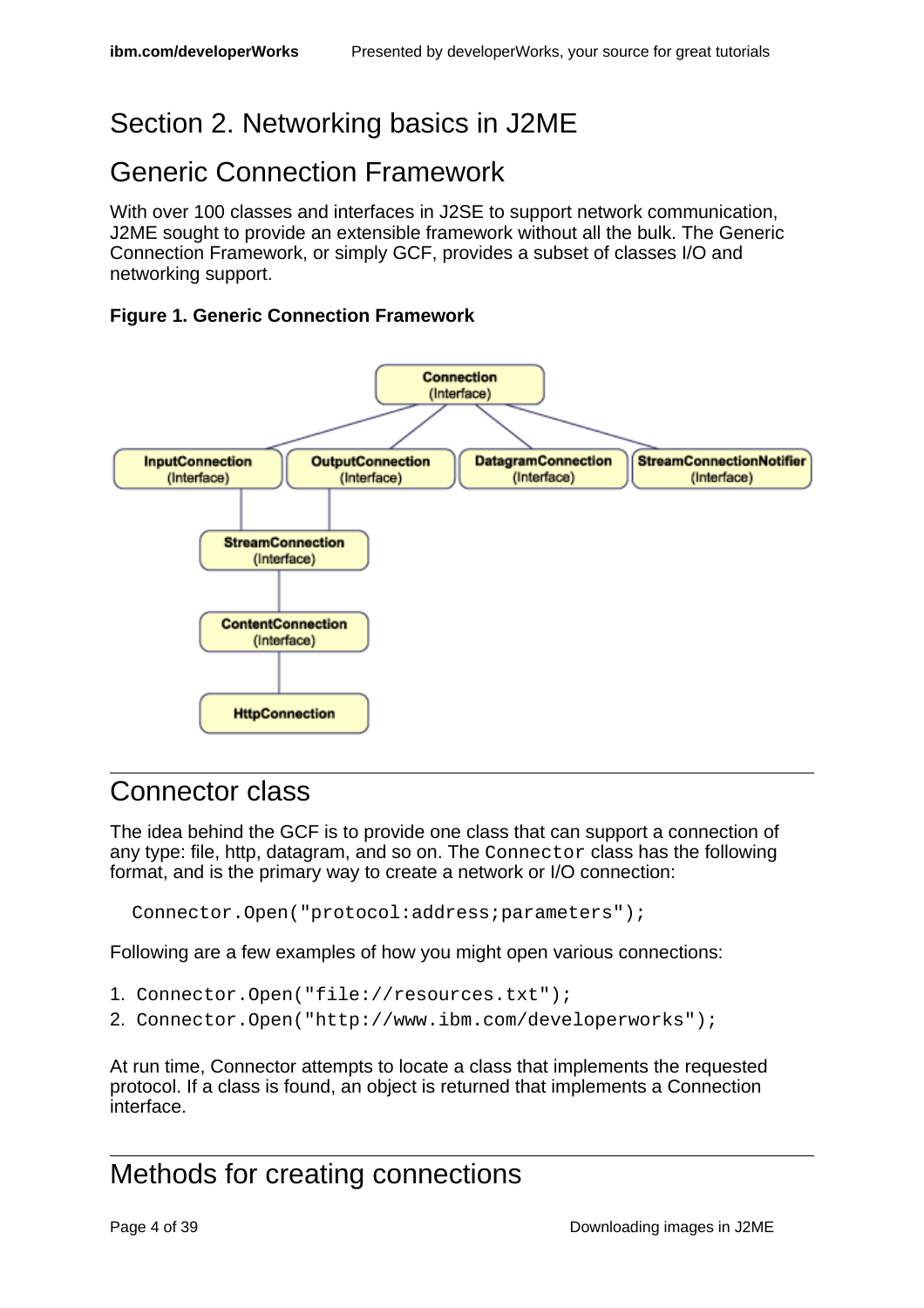Using the Connector class, there are 7 methods for creating connections:

- 1. static Connection open(String name)
- 2. static Connection open(String name, int mode)
- 3. static Connection open(String name, int mode, boolean timeouts)
- 4. static InputStream openInputStream(String name)
- 5. static OutputSream openOutputStream(String name)
- 6. static DataInputStream openDataInputStream(String name)
- 7. static DataOutputStream openDataOutputStream(String name)

### ContentConnection class

ContentConnection is a Java interface provided in J2ME that extends StreamConnection. The full class declaration follows, including the method available:

```
public interface ContentConnection extends StreamConnection)
     public String getType()
     public String getEncoding()
     public long getLength()
```
### Creating a ContentConnection

Below is a short code example using ContentConnection.

```
String url = "http://www.corej2me.com"
\overline{C} contentConnection connection = (ContentConnection) Connector.
InputStream iStrm = connection.openInputStream();
// ContentConnection includes a length method
int length = (int) connection.getLength();
if (length > 0)
{
 byte imageData[] = new byte[length];// Read the data into an array
  iStrm.read(imageData);
}
```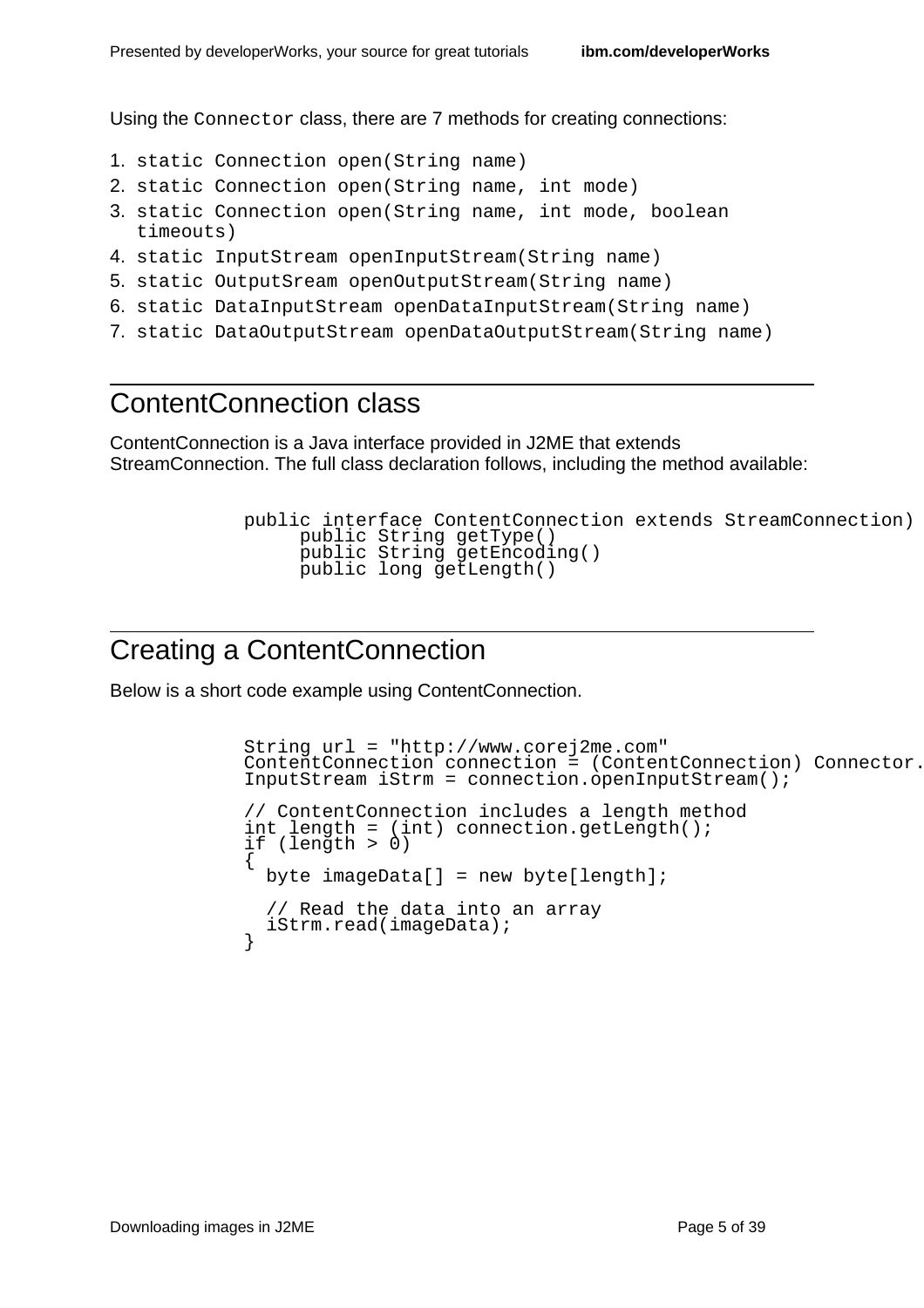# <span id="page-5-0"></span>Section 3. MIDlet 1 -- Download and view image

### Creating an Image object

Before going any further, I must briefly discuss how to create an Image object. There are several methods for creating images; however, for our needs there is just one that I need mention -- creating an image from an array of data:

Image createImage(byte[] imageDate, int imageOffset, int imageLength)

The data comprising the image will be read over a network connection and stored in an array. Once in the array, I'll call the above method to create the image. I'll cover the specifics of using CreateImage() in the first MIDlet we write.

#### View an image

The first MIDlet downloads an image from a Web server and displays the image on the device. The figure below shows the resulting image as shown in the Wireless Toolkit Emulator.

**Figure 2. Image downloaded and displayed on device.**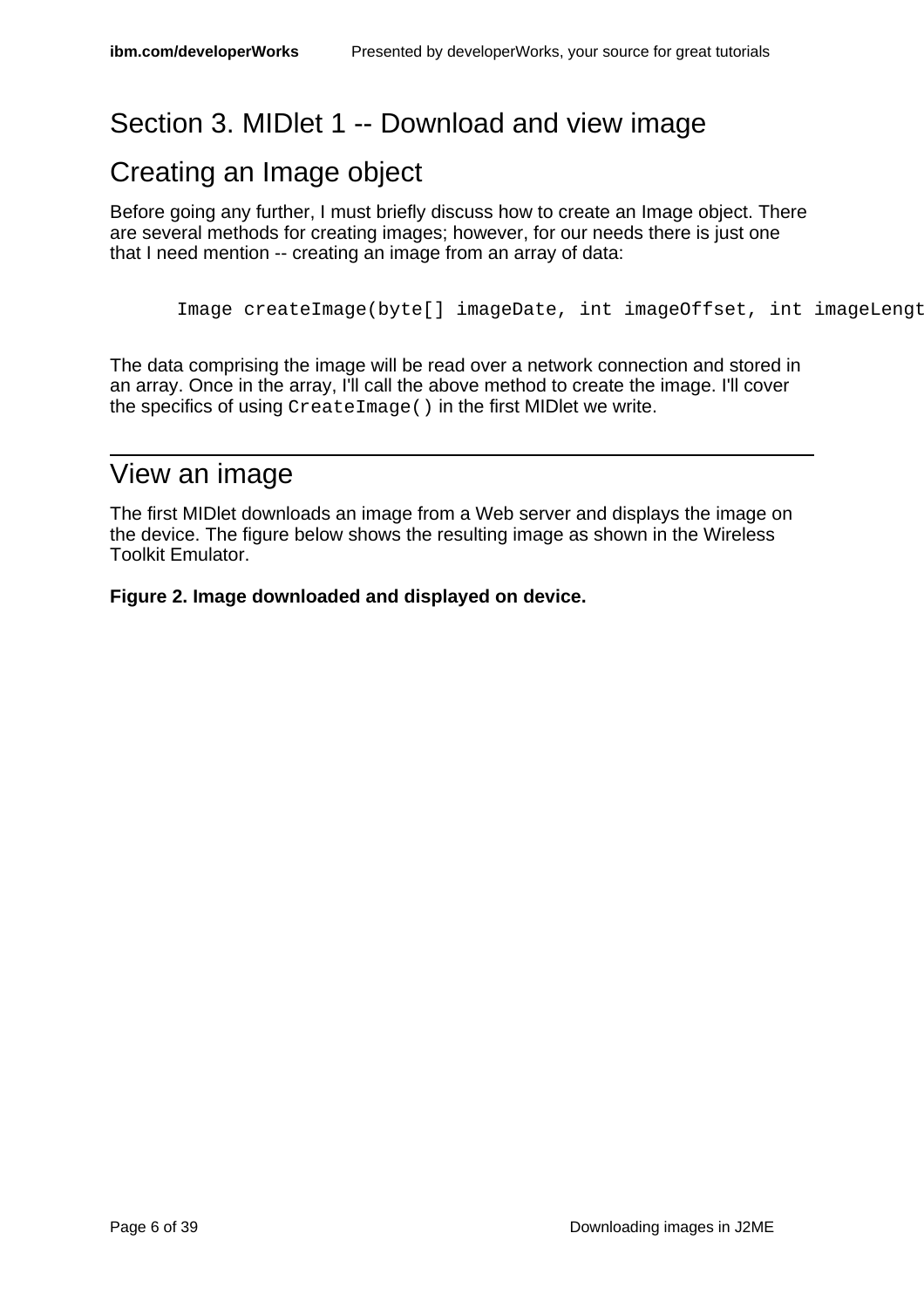

# Create the project

Begin by creating a new project in the WTK.

- 1. Click **New Project**.
- 2. Enter the Project Name and MIDlet Class Name, as shown in Figure 3.
- 3. Click **Create Project** to complete this step.

#### **Figure 3. Creating the View Image project**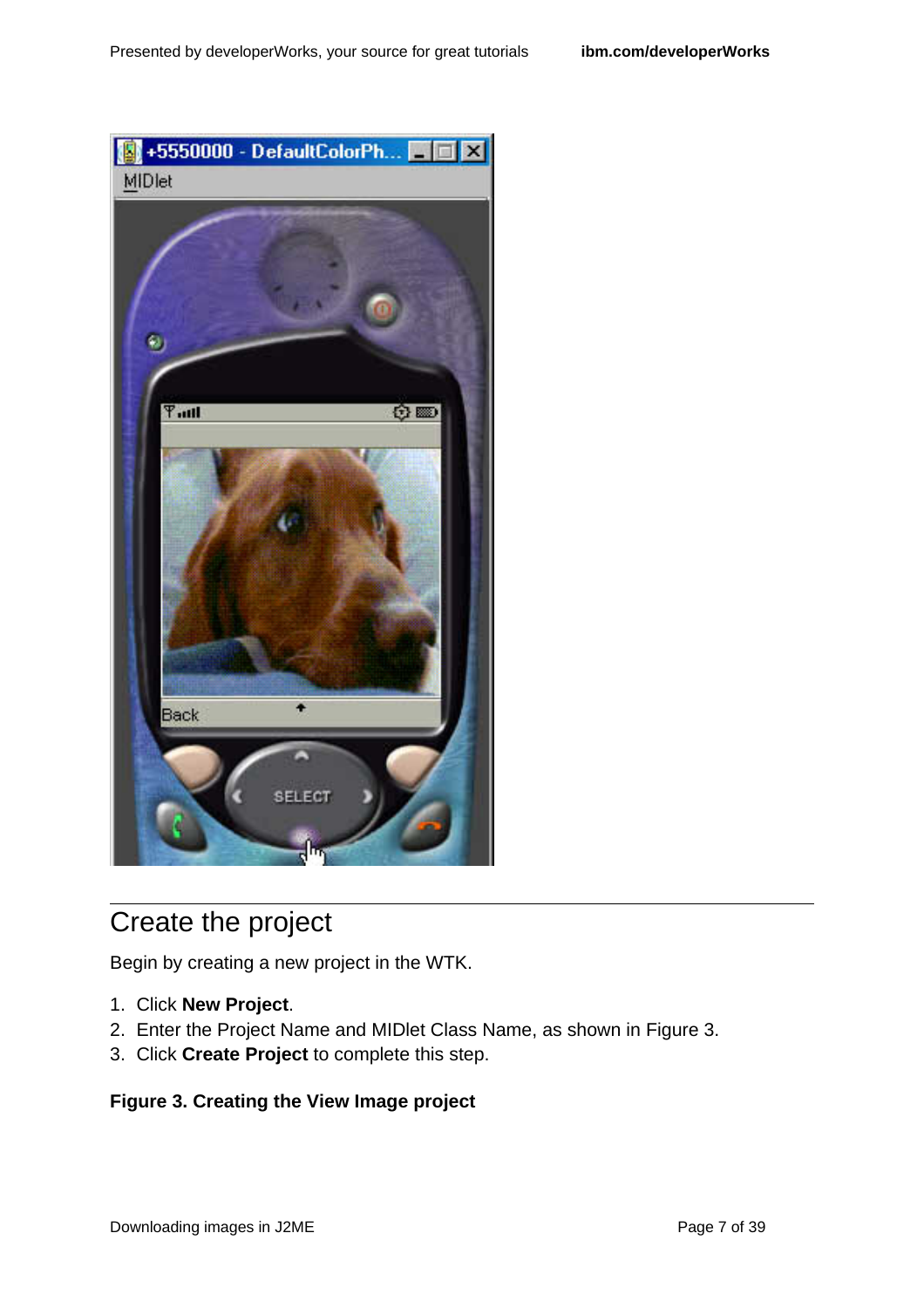|         | <b>K</b> J2ME Wireless Toolkit |           |                                                             |                | $-121 \times$ |
|---------|--------------------------------|-----------|-------------------------------------------------------------|----------------|---------------|
| File    | Edit Project<br>Help           |           |                                                             |                |               |
|         | New Project                    |           | Open Project     V Settings    V Build   V <sub>I</sub> Run |                | Clear Console |
| Device: | DofaultCalarDhana              |           |                                                             |                |               |
| Create  | New Project                    |           |                                                             |                | $\times$      |
|         | Project Name                   | ViewImage |                                                             |                |               |
|         | MIDlet Class Name ViewImage    |           |                                                             |                |               |
|         |                                |           |                                                             | Create Project | Cancel        |
|         |                                |           |                                                             |                |               |
|         |                                |           |                                                             |                |               |
|         |                                |           |                                                             |                |               |
|         |                                |           |                                                             |                |               |
|         |                                |           |                                                             |                |               |

### Set project preferences

Within MIDP 2.0, there is enhanced security support. One new feature is the concept of trusted and untrusted code. Only trusted code can access any network connection. Code deemed as untrusted requires user permission for each network connection. For our development, I'll set the permission to trusted.

Click **Edit**, and choose **Preferences**.

#### **Figure 4. Setting Preferences**

| J2ME Wireless Toolkit - ViewImage                                                                                                                                                                                                               |               |
|-------------------------------------------------------------------------------------------------------------------------------------------------------------------------------------------------------------------------------------------------|---------------|
| Edit Project Help<br>File                                                                                                                                                                                                                       |               |
| Preferences<br>$\mathsf{Open\, Project}$ $\ \diamondsuit\!\!\!\diamondsuit\!\!\!\nearrow$ Settings $\ \heartsuit\!\!\!\diamond\!\!\!\nearrow\!\!\!\geq$ Build $\ \diamondsuit\!\!\!\diamond\!\!\!\triangleright\mathsf{Run}\ $<br>Clear Console | Clear Console |
| De.                                                                                                                                                                                                                                             |               |
| 1912 dynamic objects allocated (58584 bytes)                                                                                                                                                                                                    |               |
| 1 garbage collections (0 bytes collected)                                                                                                                                                                                                       |               |
| Execution completed successfully                                                                                                                                                                                                                |               |
| 350381 bytecodes executed                                                                                                                                                                                                                       |               |
| 11 thread switches                                                                                                                                                                                                                              |               |
| 428 classes in the system (including system classes)                                                                                                                                                                                            |               |
| 1913 dynamic objects allocated (58344 bytes)                                                                                                                                                                                                    |               |
| 1 garbage collections (0 bytes collected)                                                                                                                                                                                                       |               |
| Running with storage root DefaultColorPhone                                                                                                                                                                                                     |               |
|                                                                                                                                                                                                                                                 |               |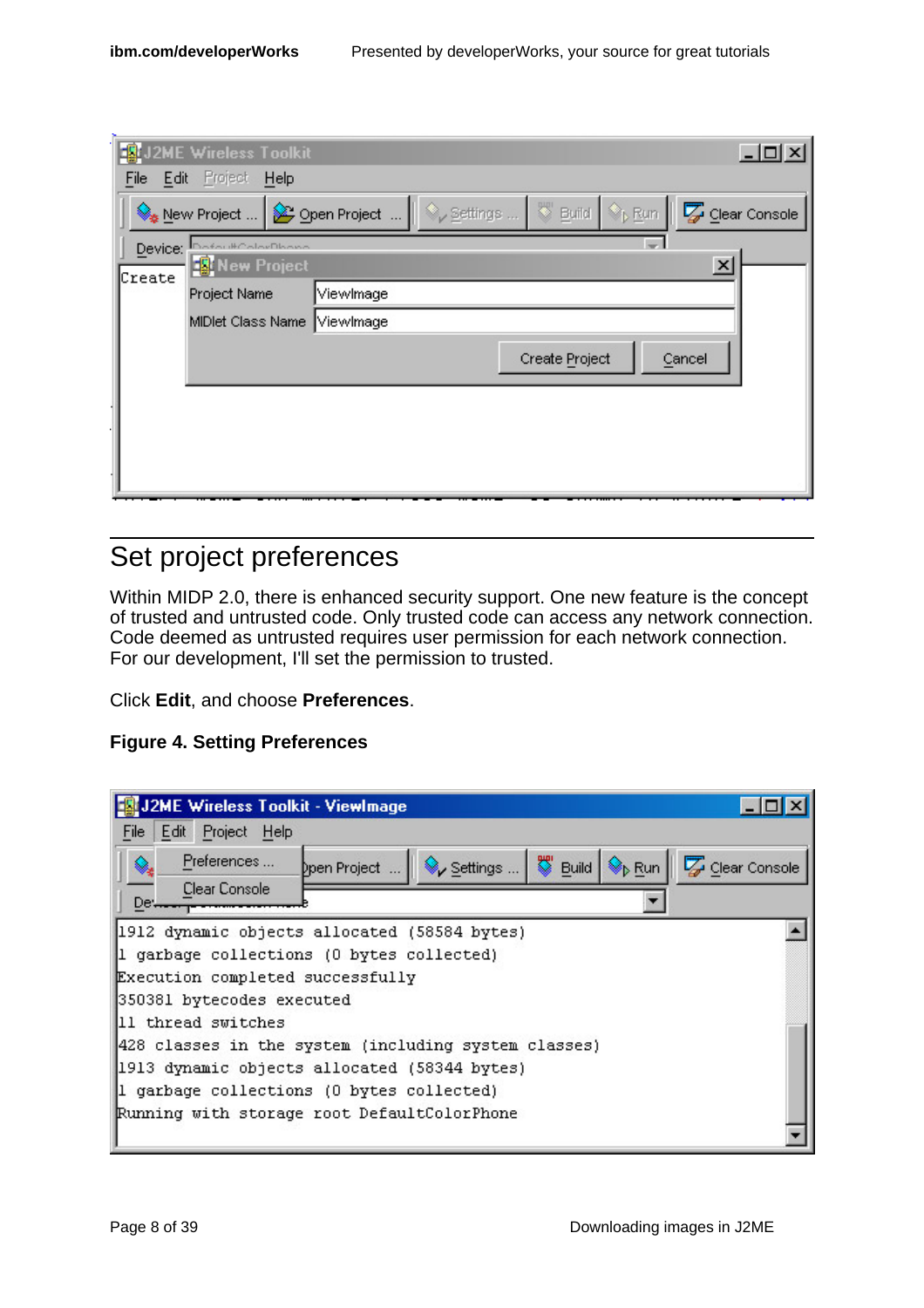Select **Trusted** from the dropdown menu, which will allow the MIDLET to perform any requested network communication.

|  |  |  | <b>Figure 5. Setting Preferences</b> |
|--|--|--|--------------------------------------|
|--|--|--|--------------------------------------|

| DefaultEmulator<br>$\overline{+}$<br>Monitor<br>Network Configuration<br>Performance<br>Security<br><b>VVMA</b><br>Storage<br>API Availability<br>MMedia<br>Security domain: untrusted<br>▼<br>untrusted<br>trusted<br>minimum<br>maximum | <b>Preferences</b> |  |    | $\overline{\mathbf{x}}$ |
|-------------------------------------------------------------------------------------------------------------------------------------------------------------------------------------------------------------------------------------------|--------------------|--|----|-------------------------|
|                                                                                                                                                                                                                                           | Preferences for:   |  |    |                         |
|                                                                                                                                                                                                                                           |                    |  |    |                         |
|                                                                                                                                                                                                                                           |                    |  | ōĸ | Cancel                  |

#### Write the code

Copy and paste the ViewImage.java code into a text editor.

```
/*--------------------------------------------------
* ViewImage.java
*
* Download and view a png file<br>**----------------------------
                          **-------------------------------------------------*/
import javax.microedition.midlet.*;
import javax.microedition.lcdui.*;
import javax.microedition.io.*;
import java.io.*;
public class ViewImage extends MIDlet implements CommandListener
{
  private Display display;
```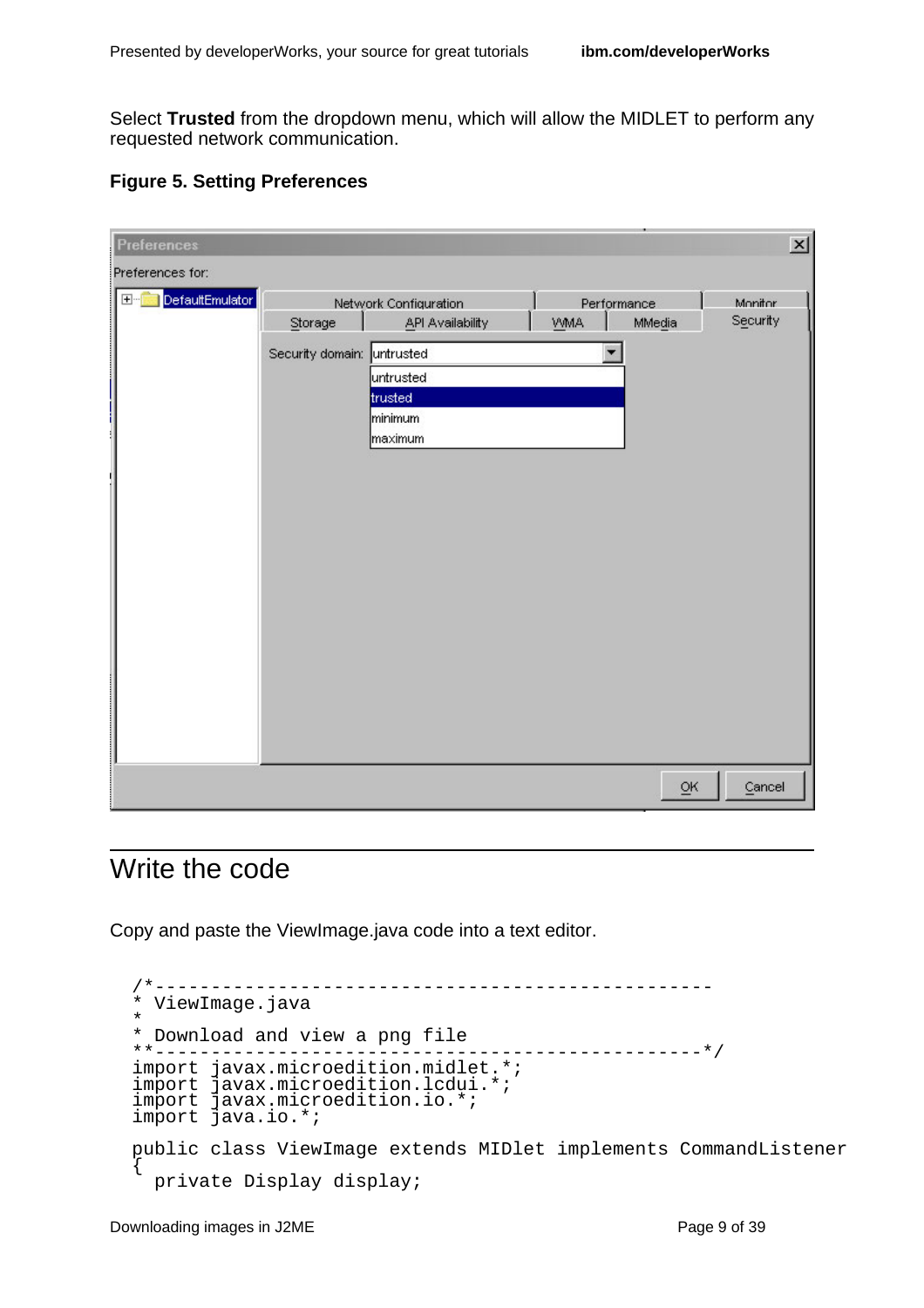```
private TextBox tbMain;
private Form fmViewImage;
private Command cmExit;
private Command cmView;
private Command cmBack;
public ViewImage()
{
  display = Display.getDisplay(this);
  // Create the textbox with a maximum of 50 characters
  tbMain = new TextBox("Enter url", "http://www.corej2me.com/ibm/duke
  // Create commands and add to textbox
  cmExit = new Command("Exit", Command.EXIT, 1);
  cmView = new Command("View", Command.SCREEN, 2);
  tbMain.addCommand(cmExit);
  tbMain.addCommand(cmView);
  // Set up a listener for textbox
  tbMain.setCommandListener(this);
  // ---------------------------------------
  // Create the form that will hold the image
  fmViewImage = new Form("");
  // Create commands and add to form
  cmBack = new Command("Back", Command.BACK, 1);
  fmViewImage.addCommand(cmBack);
  // Set up a listener for form
  fmViewImage.setCommandListener(this);
}
public void startApp()
{
  display.setCurrent(tbMain);
}
public void pauseApp()
{ }
public void destroyApp(boolean unconditional)
{ }
/*--------------------------------------------------
* Process events
*-------------------------------------------------*/
public void commandAction(Command c, Displayable s)
{
  // If the Command button pressed was "Exit"
  if (c == cmExit){
    destroyApp(false);
    notifyDestroyed();
  }
  else if (c == cmView){
    try
    {
      // Download image and set as the first (only) item on the form
      Image im;
      if ((im = getImage(tbMain.getString())) != null)
      {
```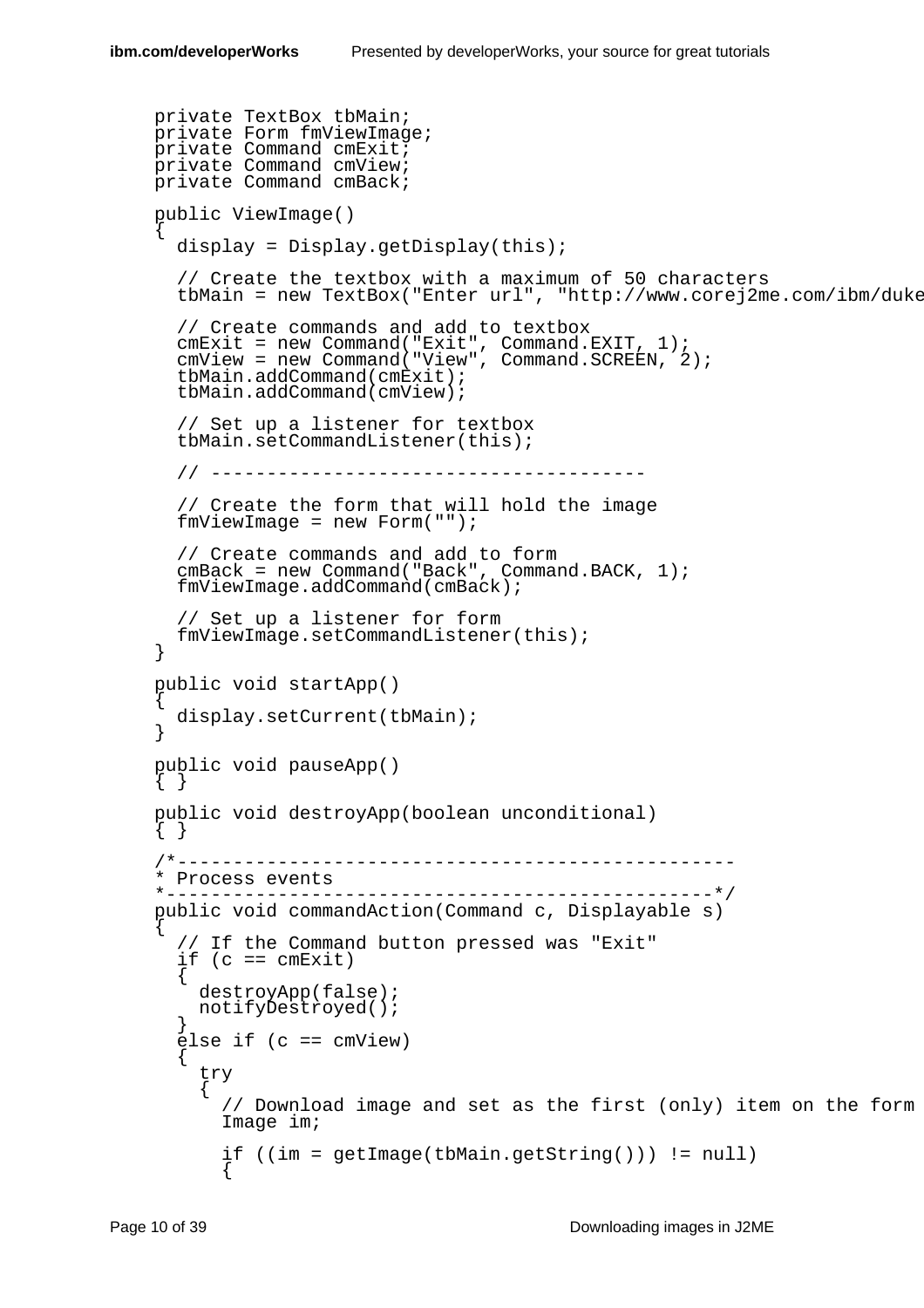```
// Specify null for the label and alternate text
        ImageItem ii = new ImageItem(null, im, ImageItem.LAYOUT DEFAU
        // If there is already an image, set (replace) it
        if (fmViewImage.size() != 0)
          fmViewImage.set(0, ii);
        else // Append the image to the empty form
          fmViewImage.append(ii);
      }
      else
        fmViewImage.append("Unsuccessful download.");
      // Display the form with the image
      display.setCurrent(fmViewImage);
    }
    catch (Exception e)
    \{System.err.println("Msg: " + e.toString());
    }
  }
  \text{else if } (c == cmBack)display.setCurrent(tbMain);
  }
}
                       /*--------------------------------------------------
* Open connection and download png into a byte array.
   *-------------------------------------------------*/
private Image getImage(String url) throws IOException
{
  ContentConnection connection = (ContentConnection) Connector.open(uDataInputStream iStrm = connection.openDataInputStream();
  ByteArrayOutputStream bStrm = null;
  Image im = null;
  try
  \{// ContentConnection includes a length method
    byte imageData[];
    int length = (int) connection.getLength();
    if (length != -1)
    {
      imageData = new byte[length];// Read the png into an array
      iStrm.readFully(imageData);
    }
    else // Length not available...
    {
      bStrm = new ByteArrayOutputStream();
      int ch;
      while ((ch = iStrm.read()) != -1)bStrm.write(ch);
      imageData = bStrm.toByteArray();
      bStrm.close();
    }
    // Create the image from the byte array
    im = Image.createImage(imageData, 0, imageData.length);
  }
  finally
  {
```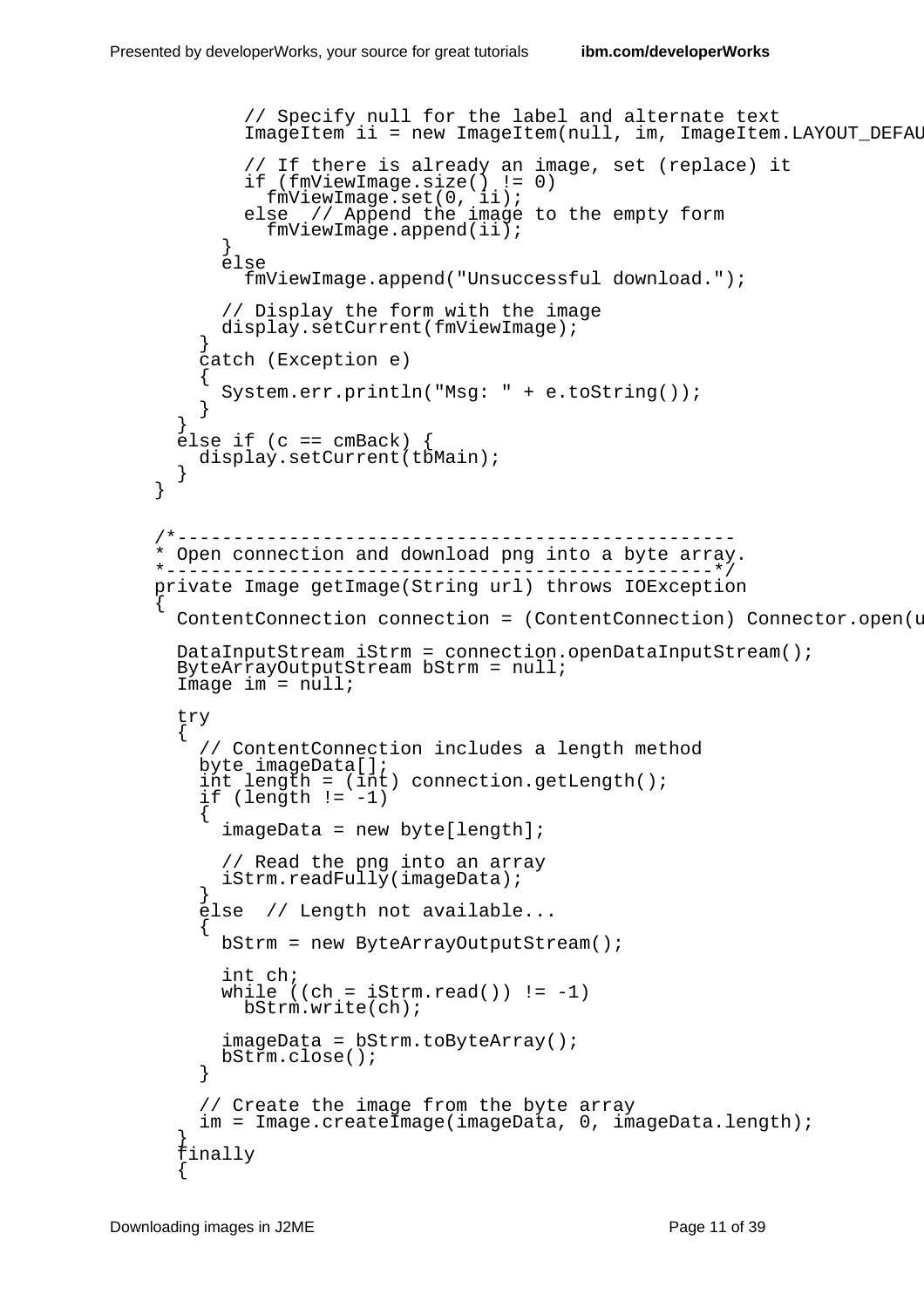```
// Clean up
      if (iStrm != null)
        iStrm.close();
      if (connection != null)
        connection.close();
      if (bStrm != null)
        bStrm.close();
    }
    r return (im == null ? null : im);
  }
}
```
### Save, compile, and preverify

When you create a new project, the WTK builds the proper directory structure for you. In this example, the WTK created the C:\WTK20\apps\ViewImage directory and all the necessary subdirectories. Save your Java source file as ViewImage.java in the src directory, as shown in Figure 6.

#### **Figure 6. Save the ViewImage code**



**Note**: The drive and WTK directory vary depending on where you installed the toolkit.

Click **Build** to compile, preverify, and package the MIDlet, as shown in Figure 7.

#### **Figure 7. Build the ViewImage project**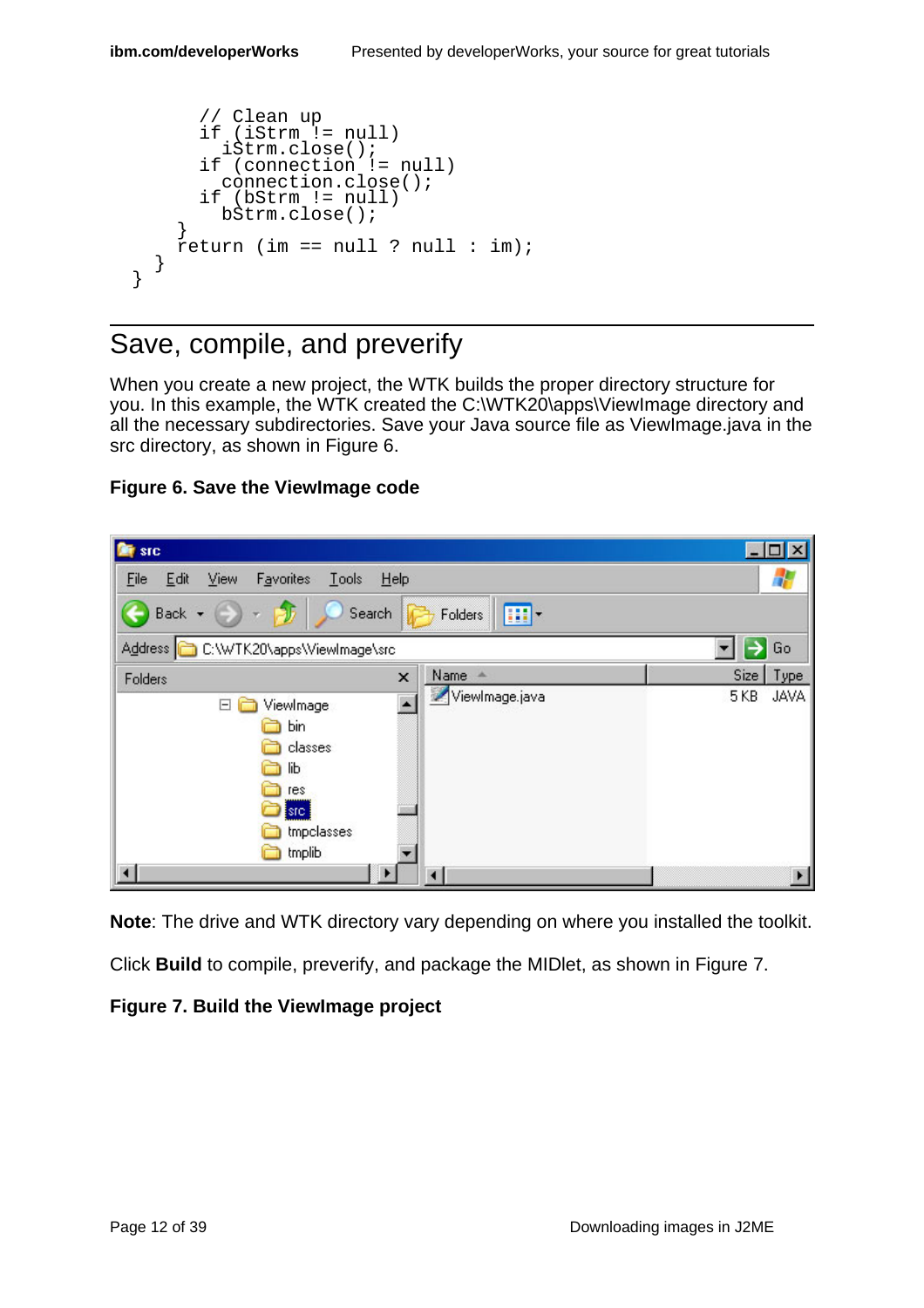Then click **Run** to start the Application Manager.

# Start the MIDlet

To start the ViewImage MIDlet, click **Launch**, as shown in Figure 8.

#### **Figure 8. Run the ViewImage MIDlet**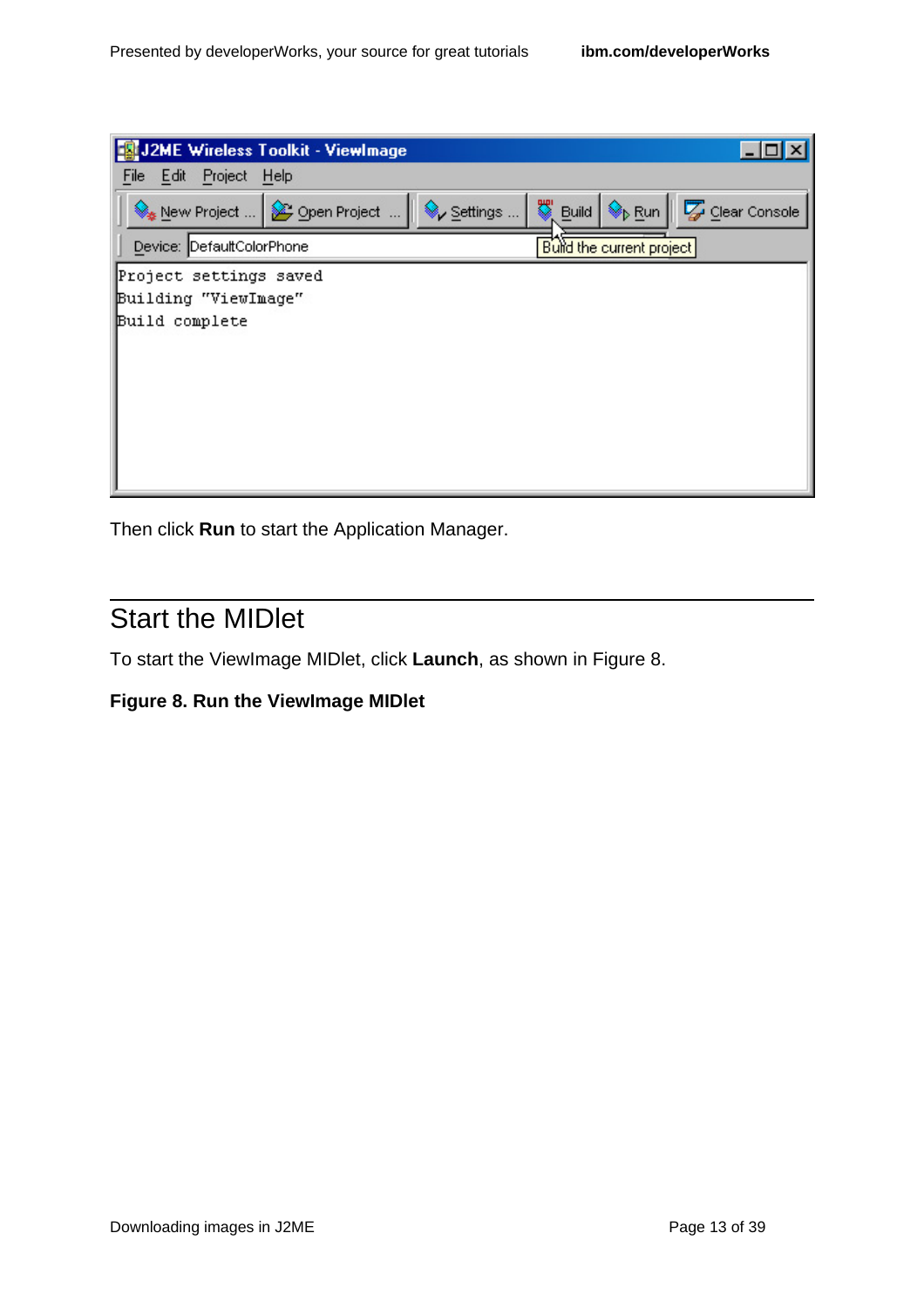

# Downloading image

Once you launch the MIDlet you can specify the URL of the image you would like to download. There is an image available on the URL shown in Figure 9.

#### **Figure 9. Specify URL of image to download.**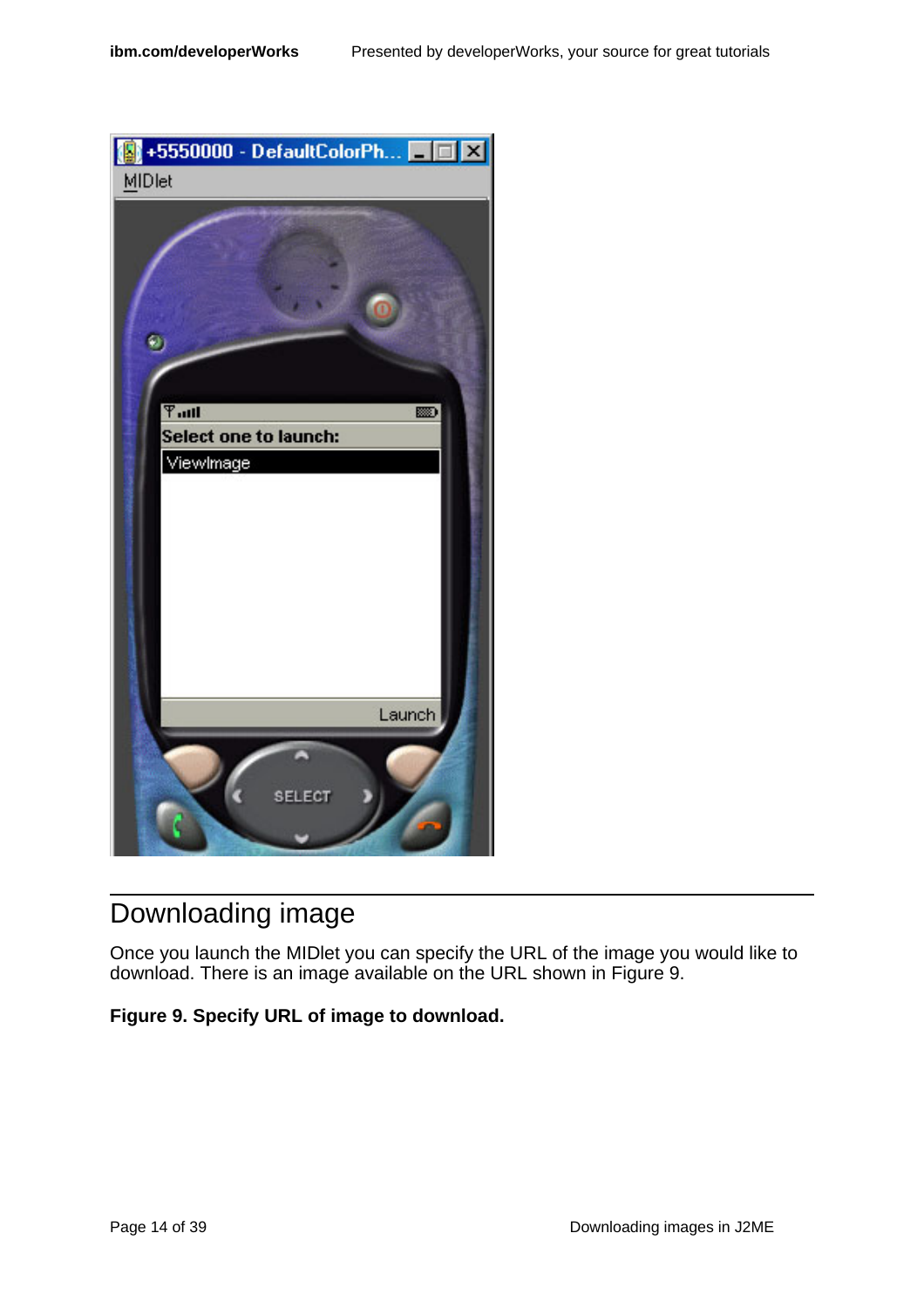

**Figure 10. Image downloaded and displayed on device.**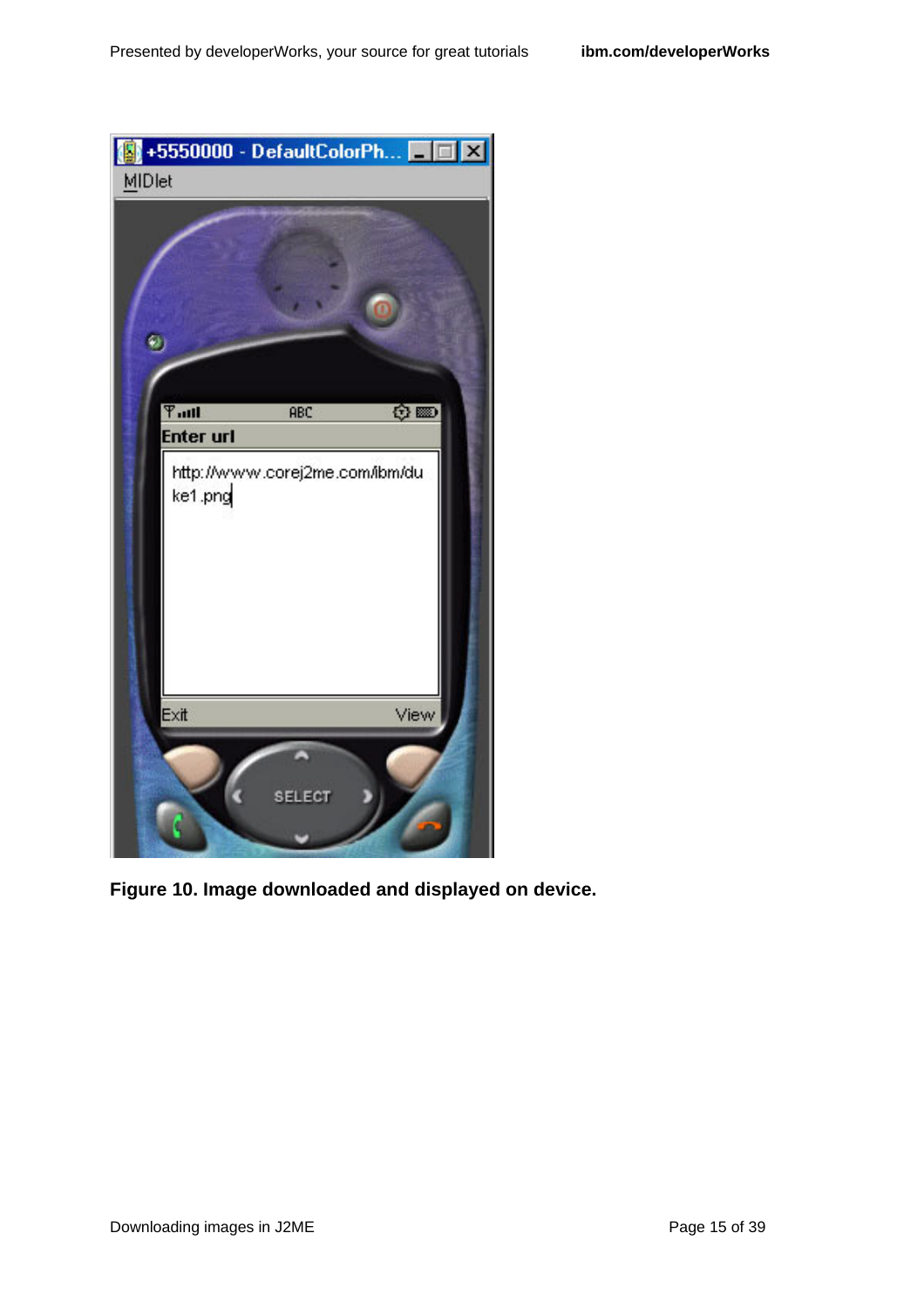

### Code review: User interface

Begin by reviewing the class declarations, including variables for working with the user interface as well as event handling

```
public class ViewImage extends MIDlet implements CommandListener
{
  private Display display;
  private TextBox tbMain;
  .<br>private Form fmViewImage;
 private Command cmExit;
 private Command cmView;
 private Command cmBack;
```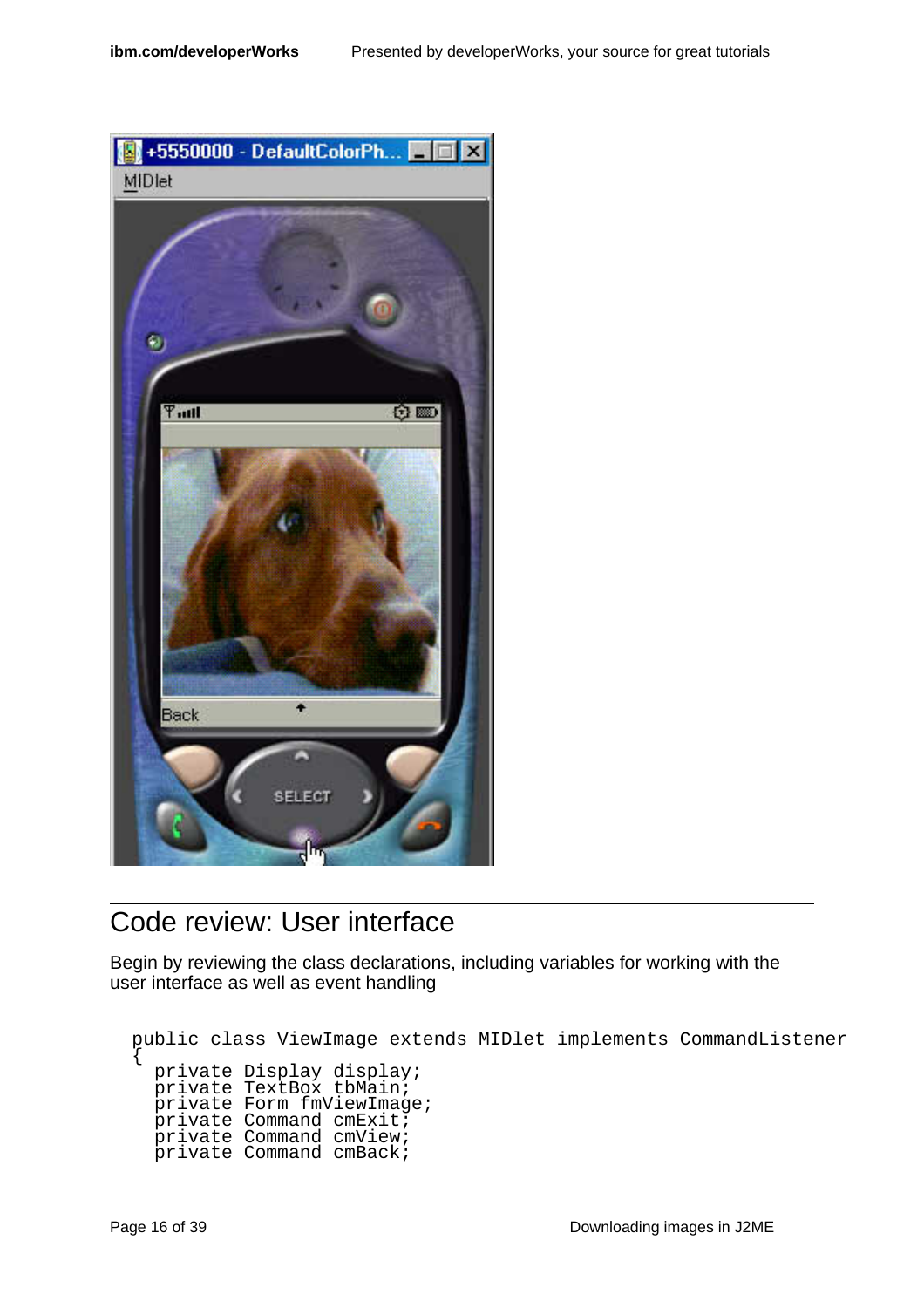```
public ViewImage()
{
 display = Display.getDisplay(this);
  // Create the textbox with a maximum of 50 characters
 tbMain = new TextBox("Enter url", "http://www.corej2me.com/ibm/duke
 // Create commands and add to textbox
  cmExit = new Command("Exit", Command.EXIT, 1);
  cmView = new Command("View", Command.SCREEN, 2);
 tbMain.addCommand(cmExit);
 tbMain.addCommand(cmView);
 // Set up a listener for textbox
 tbMain.setCommandListener(this);
 // ---------------------------------------
  // Create the form that will hold the image
  fmViewImage = new Form("");
  // Create commands and add to form
  cmBack = new Command("Back", Command.BACK, 1);
 fmViewImage.addCommand(cmBack);
  // Set up a listener for form
 fmViewImage.setCommandListener(this);
}
...
```
There are two primary user interface components: the TextBox and Form. The Textbox is used to prompt the user for the URL where the image is located. The Form will display the image once the image has been downloaded.

There are three commands for managing events.  $cmV$  iew initiates the image download. When the image is being shown on the Form, the command cmBack allows the user to return to the TextBox where the URL is specified. cmExit exits the MIDlet.

### Code review: Downloading image

The method getImage() is passed the URL that the user entered in the TextBox. Create a ContentConnection to open the network connection. For this example, I have chosen a DataInputStream to retrieve the incoming data.

Within the try/catch block I attempt to determine the length of the incoming data. If the length is available, I allocate an array to store the image and download the data. If the length is not available, I create a ByteArrayOutputStream and read characters one at a time over the connection.

/\*-------------------------------------------------- \* Open connection and download png into a byte array. \*-------------------------------------------------\*/ private Image getImage(String url) throws IOException

}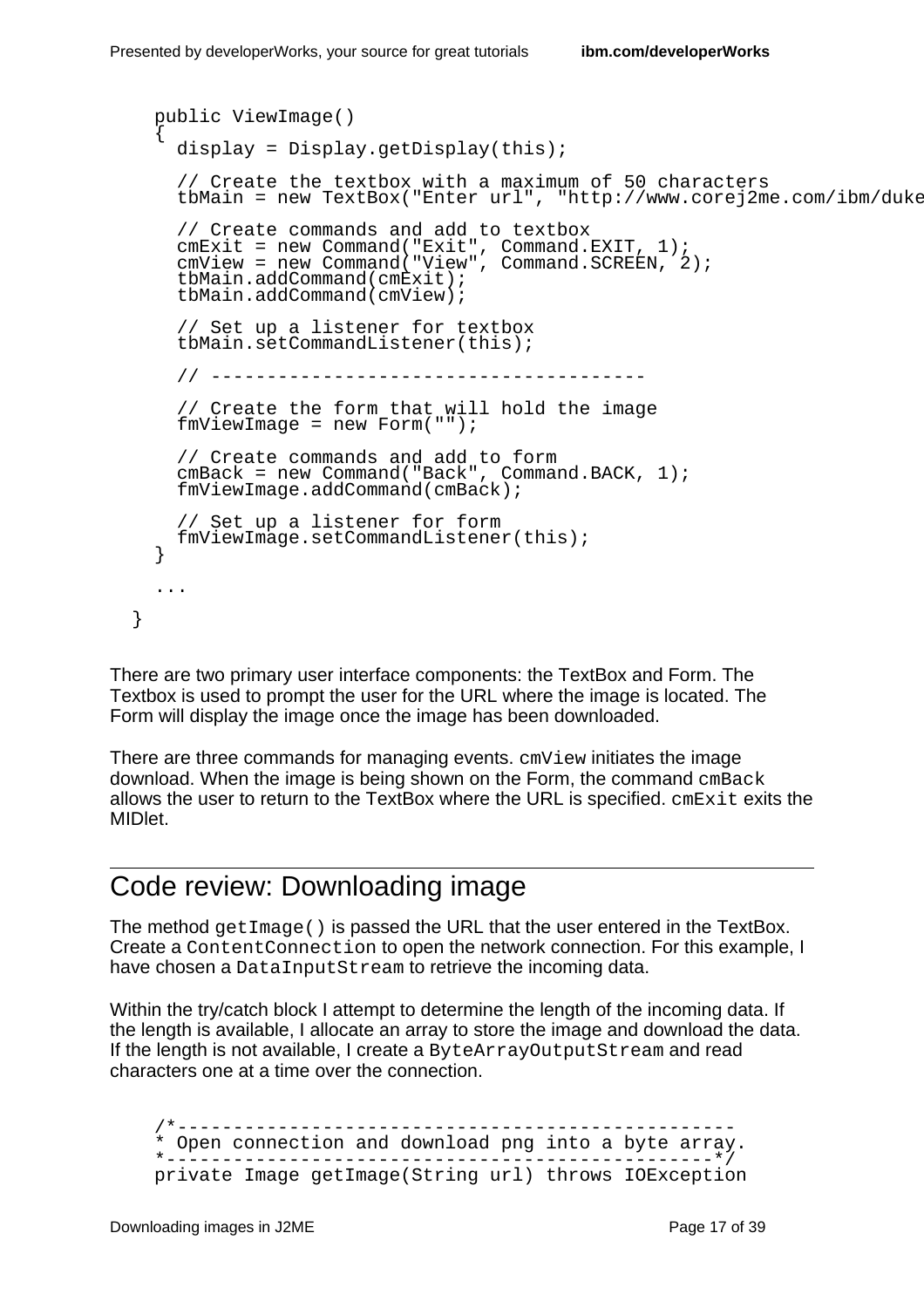```
{
 ContentConnection connection = (ContentConnection) Connector.open(u
 DataInputStream iStrm = connection.openDataInputStream();
 ByteArrayOutputStream bStrm = null;
 Image im = null;
 try
  \{// ContentConnection includes a length method
   byte imageData[];
    int length = (int) connection.getLength();
    if (length != -1)
    {
      imageData = new byte[length];// Read the png into an array
      iStrm.readFully(imageData);
    }
    else // Length not available...
    {
     bStrm = new ByteArrayOutputStream();
      int ch;
     while ((ch = iStrm.read()) != -1)bStrm.write(ch);
      imageData = bStrm.toByteArray();
     bStrm.close();
    }
    // Create the image from the byte array
    im = Image.createImage(imageData, 0, imageData.length);
  }
  finally
  {
    // Clean up
    if (iStrm != null)
     iStrm.close();
    if (connection != null)
     connection.close();
    if (bStrm != null)
     bStrm.close();
  }
 return (im == null ? null : im);
```
Regardless of which means I use to download the data, the image will always be created from the resulting array of downloaded data. I specify the starting point in the array where the image data begins and the number of bytes to store. For this example, the array consists entirely of image data; therefore, I specify the entire array when allocating the image.

#### Code review: Event handling (Exit)

The first check is to see if the user requested to exit the MIDlet.

/\*-------------------------------------------------- \* Process events \*-------------------------------------------------\*/

}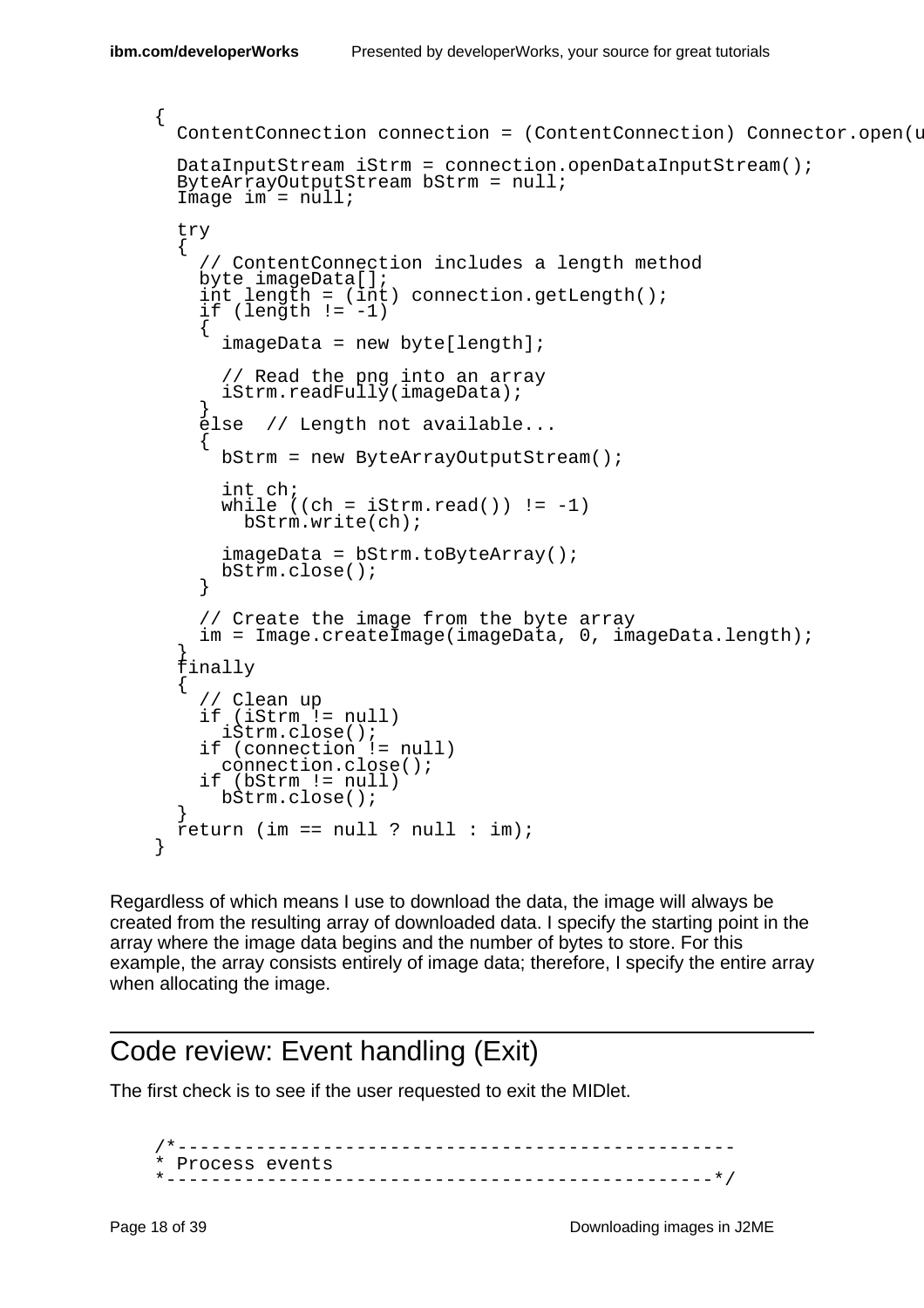```
public void commandAction(Command c, Displayable s)
{
  // If the Command button pressed was "Exit"
 if (c == cmExit){
   destroyApp(false);
   notifyDestroyed();
  }
  ...
```
### Code review: Event handling (Download)

The bulk of event handling code revolves around downloading and displaying of images. I begin by calling the GetImage() method to begin the download. If the image is successfully received, I allocate an  $ImageItem$ , specifying the image created during the download. The reason for creating an ImageItem is that a Form cannot display an image directly, it must be wrapped inside an ImageItem component.

```
/*--------------------------------------------------
* Process events
                         *-------------------------------------------------*/
public void commandAction(Command c, Displayable s)
{
  ...
  else if (c == cmView){
    try
    {
      // Download image and set as the first (only) item on the form
      Image im;
      if ((im = getImage(tbMain.getString())) != null)
      {
        // Specify null for the label and alternate text
        ImageItem ii = new ImageItem(null, im, ImageItem.LAYOUT_DEFAU
        // If there is already an image, set (replace) it
        if (fmViewImage.size() != 0)
          fmViewImage.set(0, ii);
        else // Append the image to the empty form
          fmViewImage.append(ii);
      }
      else
        fmViewImage.append("Unsuccessful download.");
      // Display the form with the image
      display.setCurrent(fmViewImage);
    }
    catch (Exception e)
    {
      System.err.println("Msg: " + e.toString());
    }
  }
```
If the form size is not 0 (zero), I know there is an existing image on the form, and I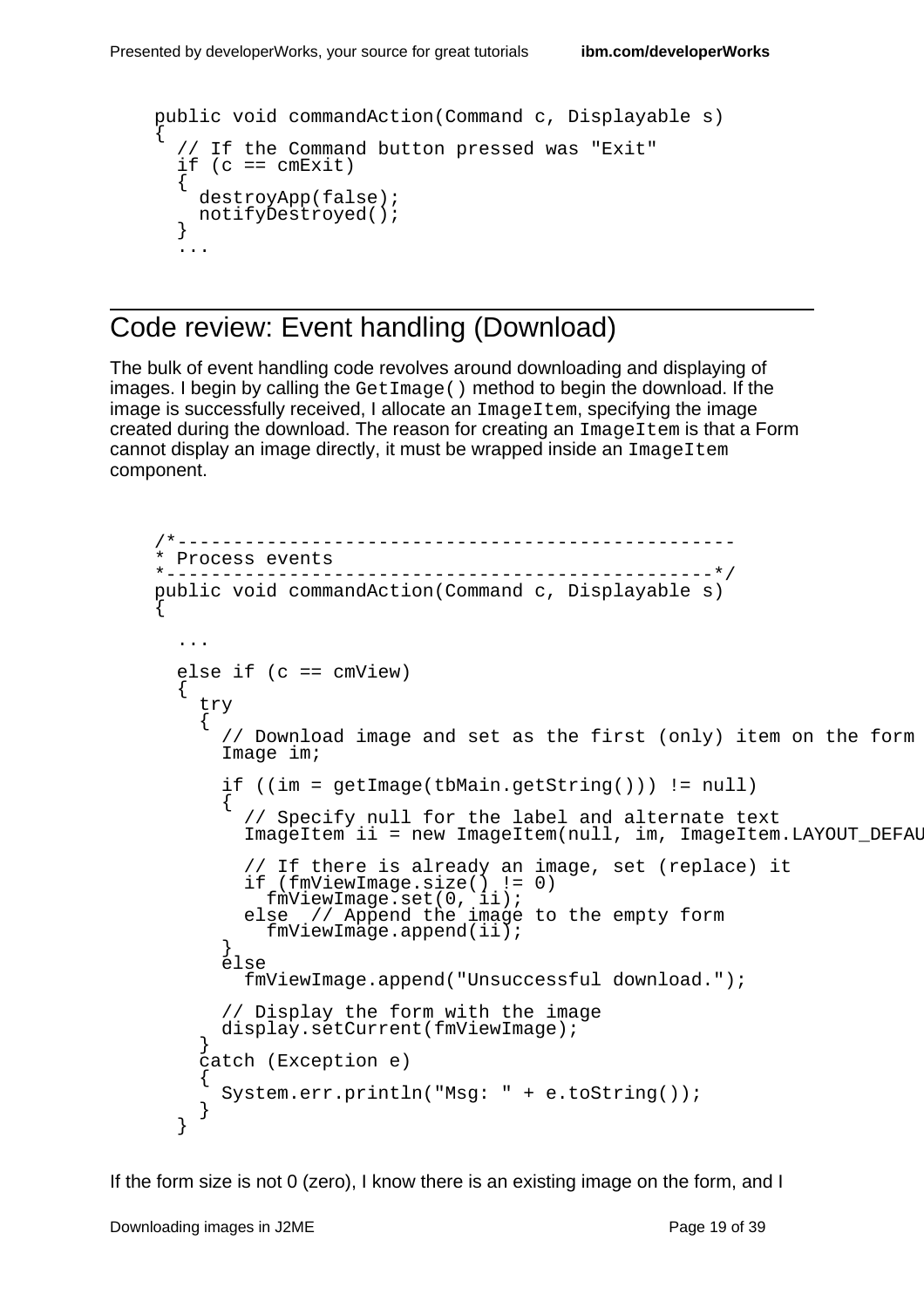therefore replace it with our new image. If the form is empty, simply append the new image.

The final step is to set the current displayable object to the form, which will display the downloaded image.

### Code review: Event handling (Back)

The final option during event processing is shown when the user is viewing the downloaded image. The command cmBack, gives the user the option of returning to the TextBox where the URL is specified.

```
/*--------------------------------------------------
* Process events<br>*-----------------
       *-------------------------------------------------*/
public void commandAction(Command c, Displayable s)
{
 ...
  else if (c == cmBack) {
   display.setCurrent(tbMain);
  }
}
```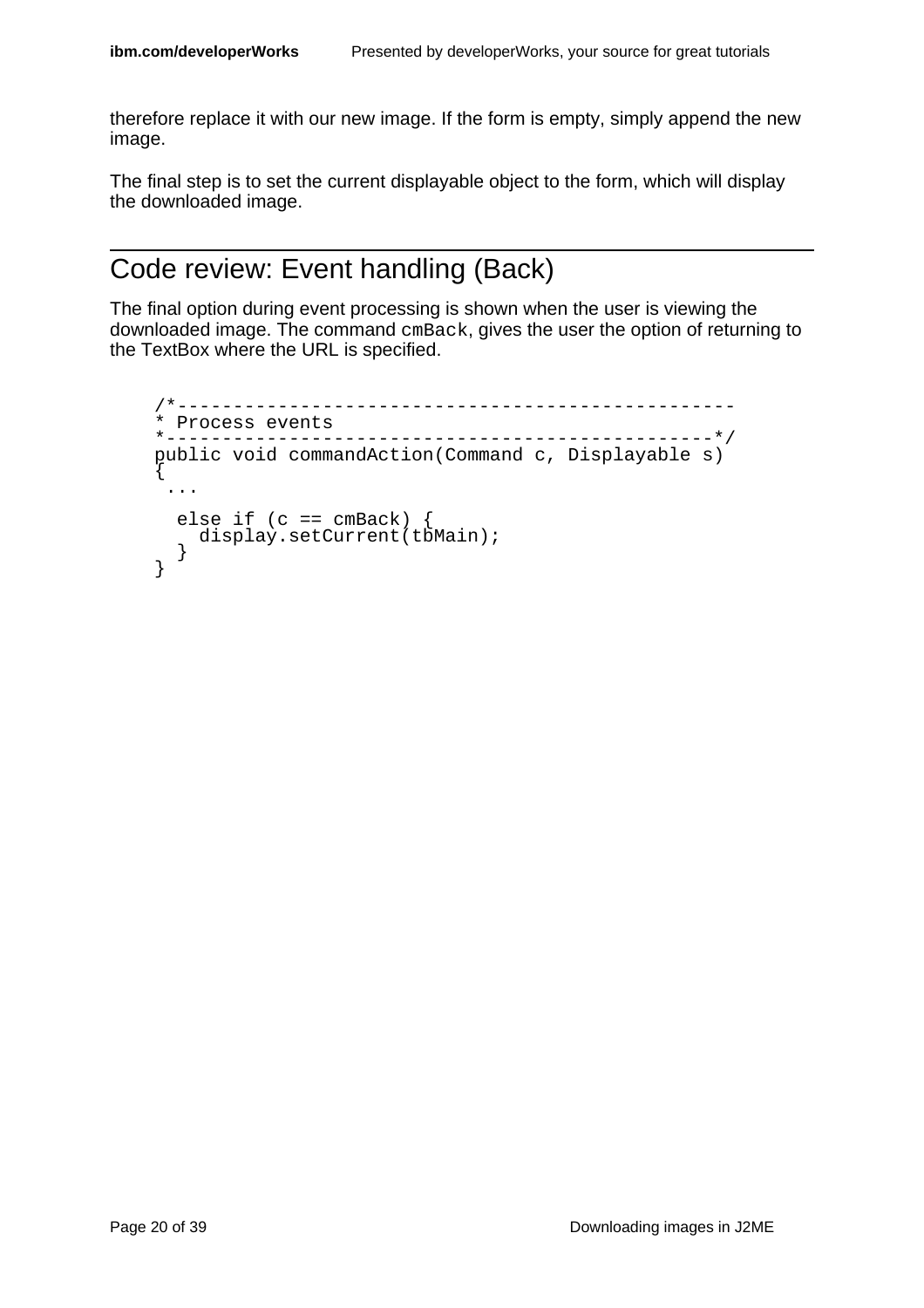# <span id="page-20-0"></span>Section 4. MIDlet 2 -- Download with thread

### **Overview**

The next MIDlet will essentially perform the same action as before. However, there will be two significant improvements. In the previous MIDlet, once the download was initiated the MIDlet essentially deadlocks, waiting for the download to complete. In a production application this would obviously be unacceptable.

The first improvement will be to add a separate thread of execution to make the application more responsive once the download has begun. The second enhancement will provide a means to notify the user of the status of the download.

Here is how relaying status information will take place: When the download begins, I'll display an Alert dialog box indicating the download has begun. After a short pause the dialog will be automatically dismissed (no user intervention required). The user will be returned to TextBox displaying the URL. Once the download is complete, the Alert will again be shown, indicating the download is complete.

# Create the project

Begin by creating a new project as we did before.

- 1. Click **New Project**.
- 2. Enter the Project Name and MIDlet Class Name, as shown in Figure 11.
- 3. Click **Create Project** to complete this step.

#### **Figure 11. Creating the Download with Thread project**

|              | <b>S</b> J2ME Wireless Toolkit    |                 |                          |                                          |                 | $ \Box$ $\times$ |
|--------------|-----------------------------------|-----------------|--------------------------|------------------------------------------|-----------------|------------------|
| File<br>Edit | Project<br>Help                   |                 |                          |                                          |                 |                  |
|              | New Project                       |                 | Open Project    Settings | <b>Build</b> $\Diamond_{\mathsf{p}}$ Run |                 | Clear Console    |
| Device:      | information Division              |                 |                          |                                          |                 |                  |
| Create       | New Project                       |                 |                          |                                          | $\vert x \vert$ |                  |
|              | Project Name                      | ViewlmageThread |                          |                                          |                 |                  |
|              | MIDlet Class Name ViewImageThread |                 |                          |                                          |                 |                  |
|              |                                   |                 |                          | Create Project                           | Cancel          |                  |
|              |                                   |                 |                          |                                          |                 |                  |
|              |                                   |                 |                          |                                          |                 |                  |
|              |                                   |                 |                          |                                          |                 |                  |
|              |                                   |                 |                          |                                          |                 |                  |
|              |                                   |                 |                          |                                          |                 |                  |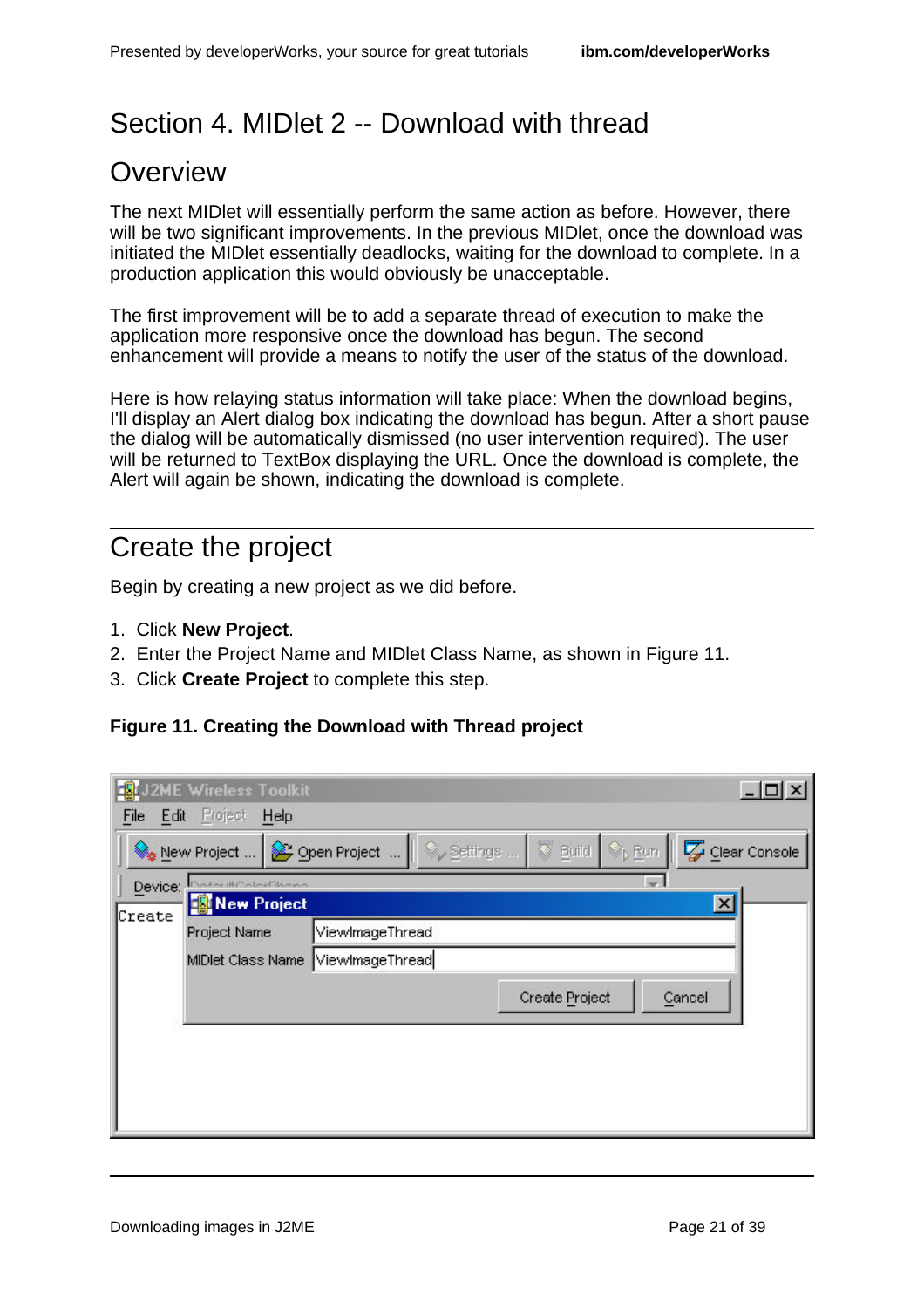# Write the code

Copy and paste the ViewImageThread.java code into a text editor.

```
/*--------------------------------------------------
* ViewImageThread.java
*
* Download and view a png file. The download is
* done in the background with a separate thread
 *-------------------------------------------------*/
import javax.microedition.midlet.*;
import javax.microedition.lcdui.*;
import javax.microedition.io.*;
import java.io.*;
public class ViewImageThread extends MIDlet implements CommandListener
{
  private Display display;
  private TextBox tbMain;
        private Alert alStatus;
 private Form fmViewImage;
 private Command cmExit;
 private Command cmView;
  private Command cmBack;
  private static final int ALERT_DISPLAY_TIME = 3000;
  Image im = null;
  public ViewImageThread()
  {
    display = Display.getDisplay(this);
    // Create the Main textbox with a maximum of 75 characters
    tbMain = new TextBox("Enter url", "http://www.corej2me.com/ibm/ange
    // Create commands and add to textbox
    cmExit = new Command("Exit", Command.EXIT, 1);
    cmView = new Command("View", Command.SCREEN, 2);
    tbMain.addCommand(cmExit);
    tbMain.addCommand(cmView );
    // Set up a listener for textbox
    tbMain.setCommandListener(this);
    // Create the form that will hold the png image
    fmViewImage = new Form("");
    // Create commands and add to form
    cmBack = new Command("Back", Command.BACK, 1);
    fmViewImage.addCommand(cmBack);
    // Set up a listener for form
    fmViewImage.setCommandListener(this);
  }
  public void startApp()
  {
    display.setCurrent(tbMain);
  }
  public void pauseApp()
  { }
  public void destroyApp(boolean unconditional)
```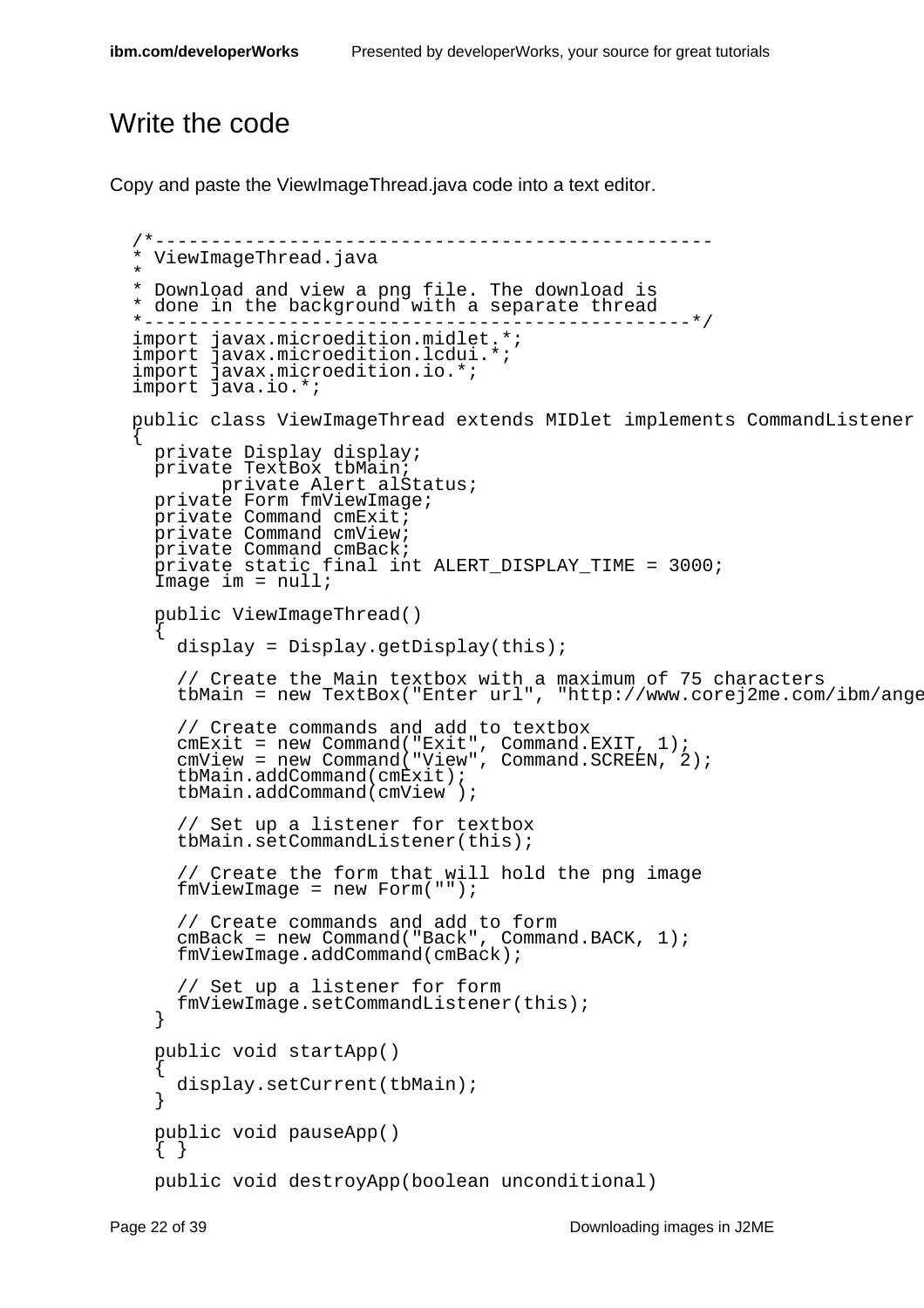```
{ }
/*--------------------------------------------------
* Process events
*-------------------------------------------------*/
public void commandAction(Command c, Displayable s)
{
  // If the Command button pressed was "Exit"
  if (c == cmExit)\{destroyApp(false);
    notifyDestroyed();
  }
  \text{else if } (c == cmView){
    // Show alert indicating we are starting a download.
    // This alert is NOT modal, it appears for
    // approximately 3 seconds (see ALERT_DISPLAY_TIME)
    showAlert("Downloading", false, tbMain);
    // Create an instance of the class that will
    // download the file in a separate thread
    Download dl = new Download(tbMain.getString(), this);
    // Start the thread/download
    dl.start();
  }
  else if (c == cmBack)
  {
    display.setCurrent(tbMain);
  }
}
                           /*--------------------------------------------------
* Called by the thread after attempting to download
* an image. If the parameter is 'true' the download
* was successful, and the image is shown on a form.
* If parameter is 'false' the download failed, and
* the user is returned to the textbox.
*
* In either case, show an alert indicating the
* the result of the download.
                *-------------------------------------------------*/
public void showImage(boolean flag)
{
    // Download failed...
  if (flag == false)
  {
    // Alert followed by the main textbox
    showAlert("Download Failure", true, tbMain);
  }
  else // Successful download...
  \{ImageItem ii = new ImageItem(null, im, ImageItem.LAYOUT_DEFAULT,
    // If there is already an image, set (replace) it
    if (fmViewImage.size() != 0)
      fmViewImage.set(0, ii);
    else // Append the image to the empty form
      fmViewImage.append(ii);
    // Alert followed by the form holding the image
    showAlert("Download Successful", true, fmViewImage);
  }
}
```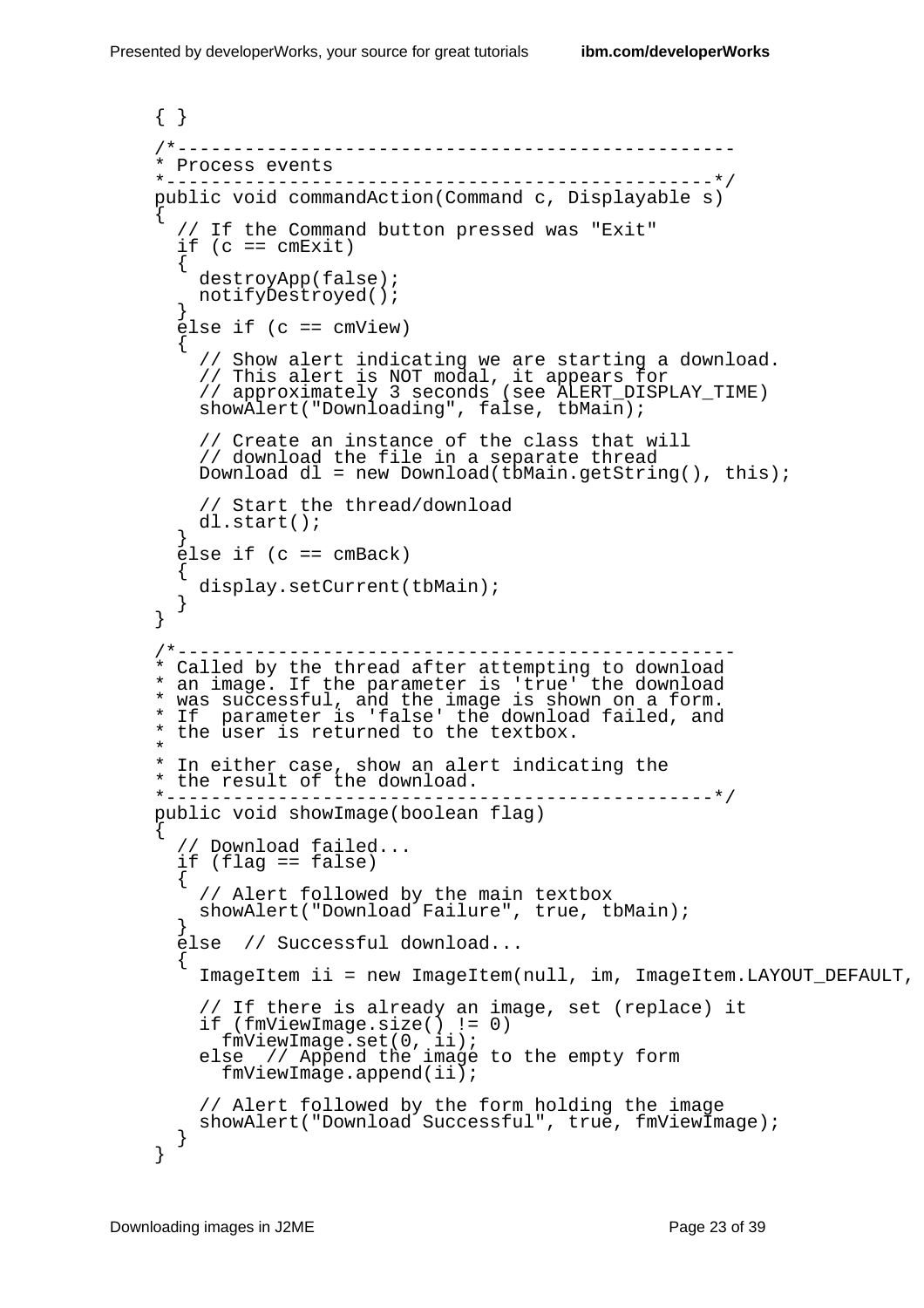\*

```
/*--------------------------------------------------
  * Show an alert with the parameters determining
  * the type (modal or not) and the displayable to
  * show after the alert is dismissed
                 *-------------------------------------------------*/
 public void showAlert(String msg, boolean modal, Displayable displaya
  {
     // Create alert, add text, associate a sound
    alStatus = new Alert("Status", msg, null, AlertType.INFO);
    // Set the alert type
    if (modal)
      alStatus.setTimeout(Alert.FOREVER);
    else
      alStatus.setTimeout(ALERT_DISPLAY_TIME);
    // Show the alert, followed by the displayable
   display.setCurrent(alStatus, displayable);
  }
}
                 /*--------------------------------------------------
 Class - Download
* Download an image file in a separate thread
                                              -------* /
class Download implements Runnable
{
 private String url;
 private ViewImageThread MIDlet;
 private boolean downloadSuccess = false;
  public Download(String url, ViewImageThread MIDlet)
  {
    this.url = url;
    this.MIDlet = MIDlet;
  }
  /*--------------------------------------------------
  * Download the image
  *-------------------------------------------------*/
 public void run()
  {
    try
    {
      getImage(url);
    }
    catch (Exception e)
    {
      System.err.println("Msg: " + e.toString());
    }
  }
  /*--------------------------------------------------
  * Create and start the new thread
  *-------------------------------------------------*/
  public void start()
  {
    Thread thread = new Thread(this);
    try
    {
     thread.start();
    }
    catch (Exception e)
    {
    }
```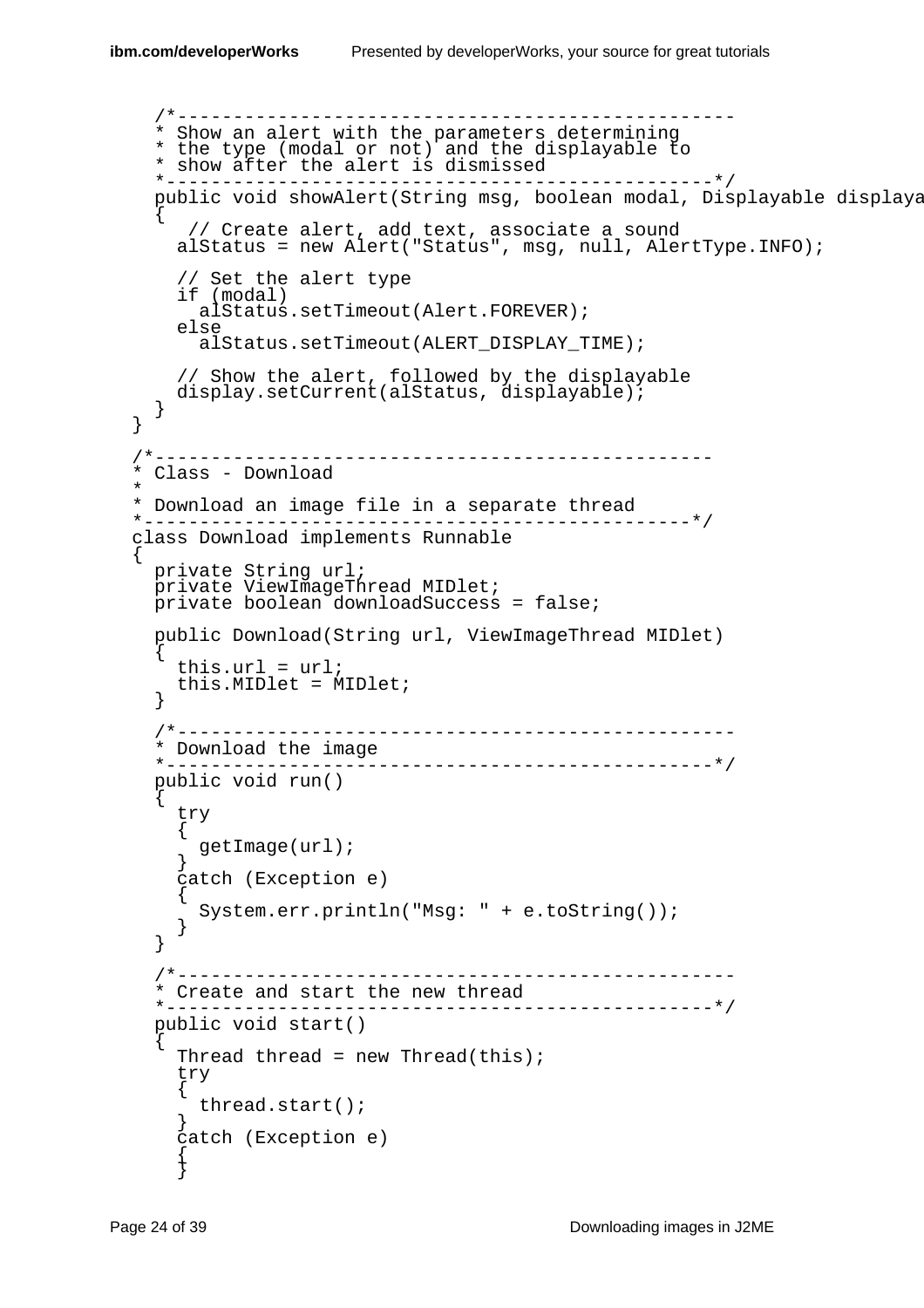```
}
/*--------------------------------------------------
* Open connection and download png into a byte array.
   *-------------------------------------------------*/
private void getImage(String url) throws IOException
{
  ContentConnection connection = (ContentConnection) Connector.open(u
 DataInputStream iStrm = connection.openDataInputStream();
  ByteArrayOutputStream bStrm = null;
  Image im = null;
  try
  {
    // ContentConnection includes a length method
    byte imageData[];
    int length = (int) connection.getLength();
    if (length != -1)
    {
      imageData = new byte[length];// Read the png into an array
      iStrm.readFully(imageData);
    }
    else // Length not available...
    {
      bStrm = new ByteArrayOutputStream();
      int ch;
      while ((ch = iStrm.read()) := -1)bStrm.write(ch);
      imageData = bStrm.toByteArray();
      bStrm.close();
    }
    // Create the image from the byte array
    im = Image.createImage(imageData, 0, imageData.length);
  }
  finally
  {
    // Clean up
    if (connection != null)
     connection.close();
    if (iStrm != null)
      iStrm.close();
    if (bStrm != null)
     bStrm.close();
  }
  // Return to the caller the status of the download
  if (im == null)MIDlet.showImage(false);
  else
  {
    MIDlet.im = im;
    MIDlet.showImage(true);
  }
}
```

```
Save, compile, and preverify
```
}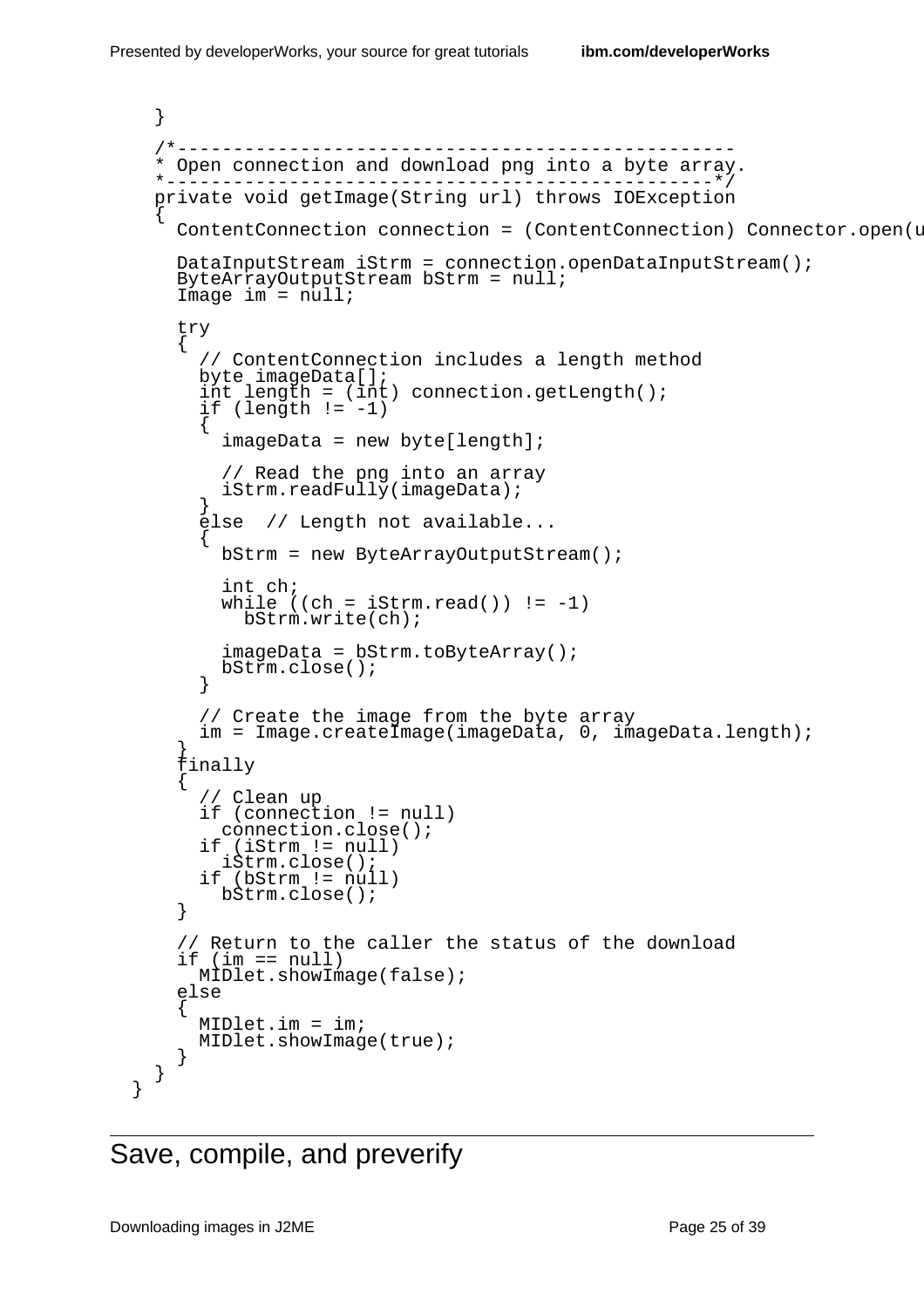Save your Java source file as ViewImageThread.java in the src directory, as shown in Figure 12.

|  |  | <b>Figure 12. Save the ViewImage code</b> |  |
|--|--|-------------------------------------------|--|
|--|--|-------------------------------------------|--|

| src                                                                                        |                           |                       |
|--------------------------------------------------------------------------------------------|---------------------------|-----------------------|
| Edit<br>Favorites<br><b>Tools</b><br>Eile<br>View                                          | Help                      |                       |
| Back -<br>Search                                                                           | $\mathbf{m}$ .<br>Folders |                       |
| Address C C:\WTK20\apps\ViewImageThread\src                                                |                           | Go<br>→               |
| Folders                                                                                    | Name <<br>×               | Size  <br>Type        |
| ViewImageThread<br>Ξ<br>bin<br>classes<br>lib<br>res<br><b>STC</b><br>tmpclasses<br>tmplib | ViewImageThread.java      | <b>JAVA F</b><br>7 KB |
|                                                                                            |                           |                       |

Click **Build** to compile, preverify, and package the MIDlet.

**Figure 13. Build the ViewImageThread project**



Then click **Run** to start the Application Manager.

### Start the MIDlet

To start the ViewImageThread MIDlet, click **Launch**, as shown here.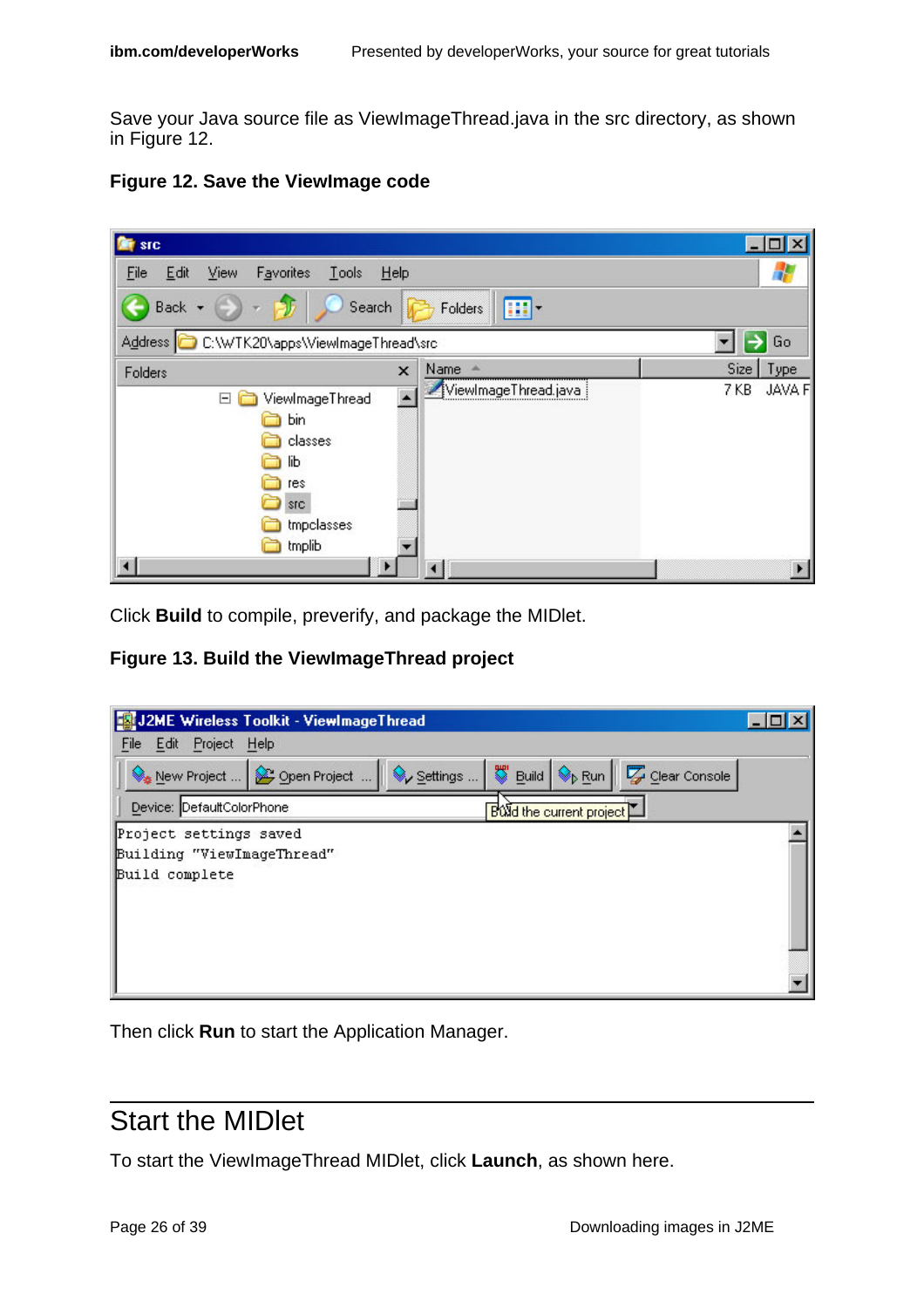#### **Figure 14. Run the ViewImageThread MIDlet**



# Downloading Image

As before, you specify the URL of the image you would like to download. Once you choose 'View' a dialog box will be displayed showing the download has begun. See Figure 15. A background thread will be started that creates the network connection and starts the image transfer.

#### **Figure 15. Alert dialog showing download status.**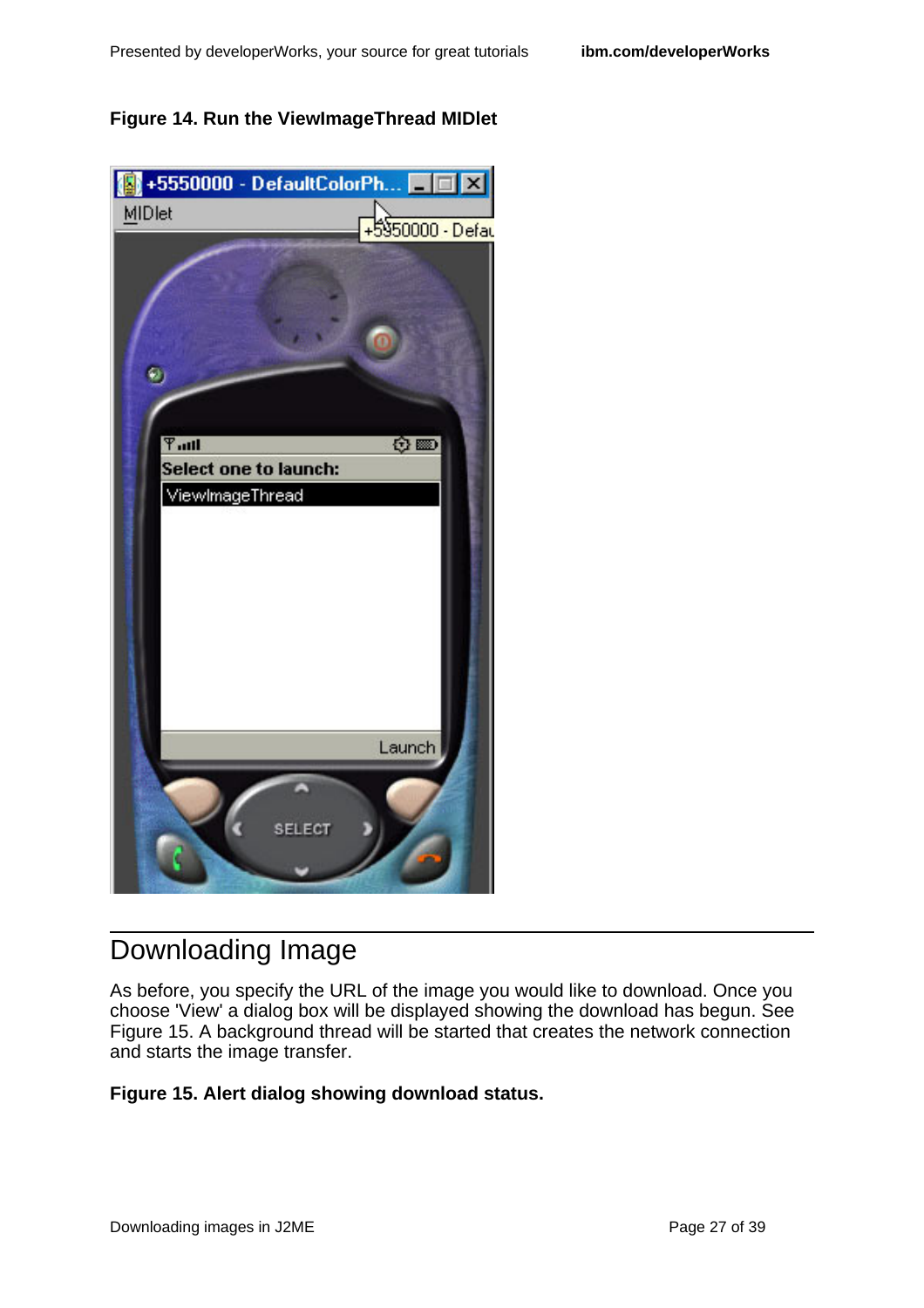

The dialog box is displayed for approximately 3 seconds. After that time, the dialog will disappear and the TextBox will once again become active. Notice in Figure 16 how the cursor can be moved about in the TextBox while the download is active.

#### **Figure 16. Image downloading and TextBox is active.**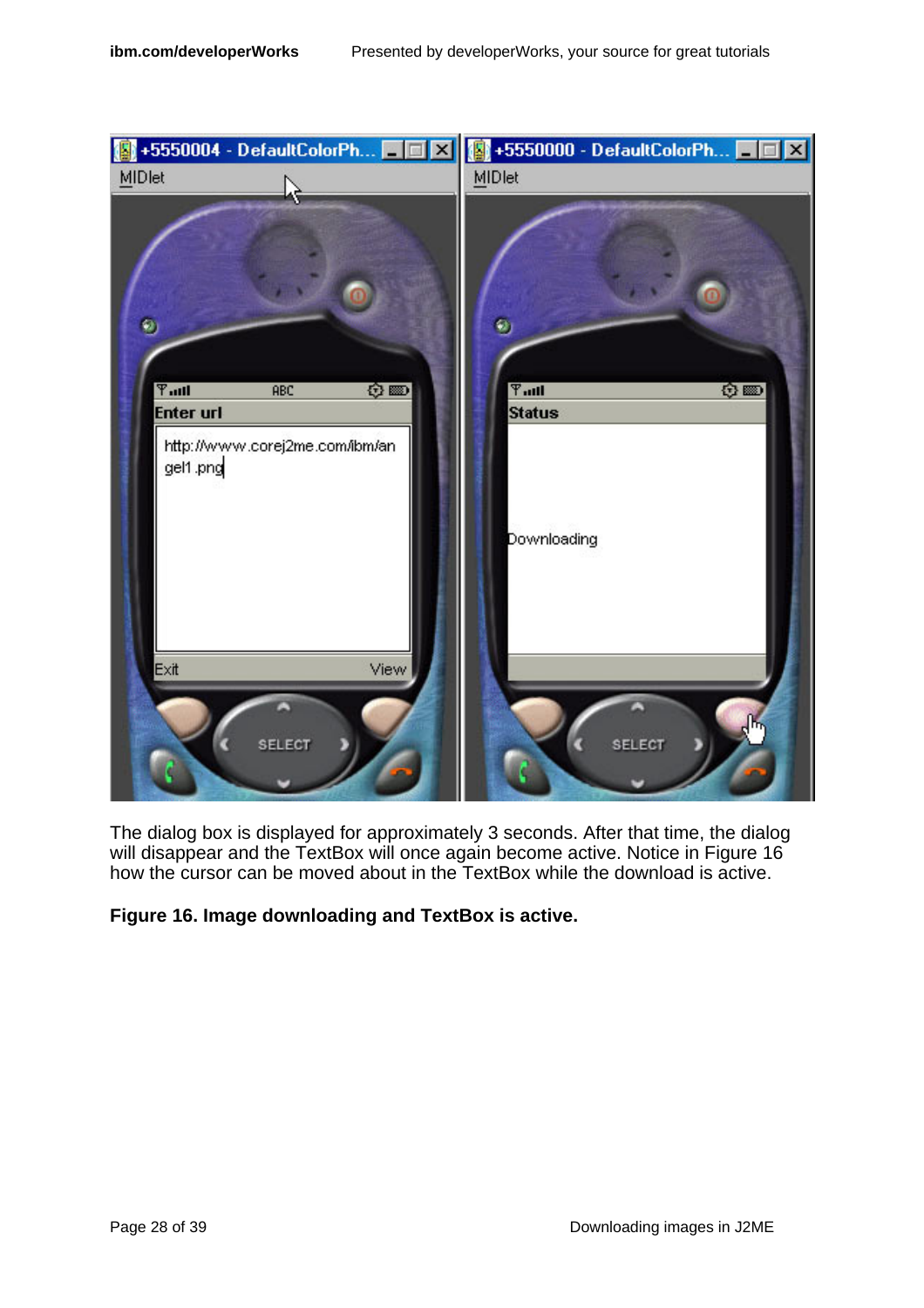

# Download complete

When the download is complete, an Alert dialog is displayed indicating the status of the download.

#### **Figure 17. Alert dialog showing download status complete.**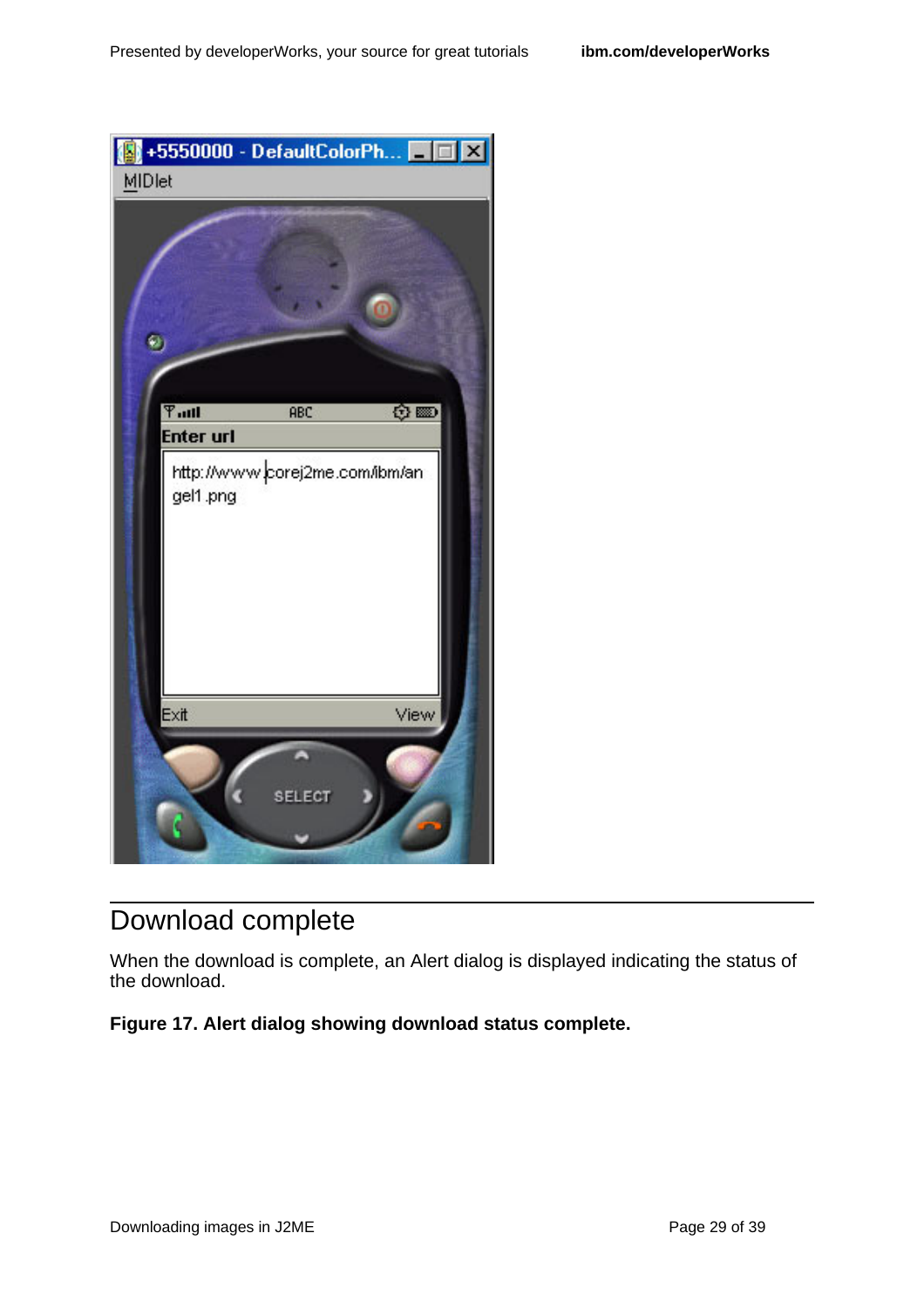

The final step is to view the image. Click **Done** to see the image displayed on the device.

#### **Figure 18. Image downloaded and displayed on the device.**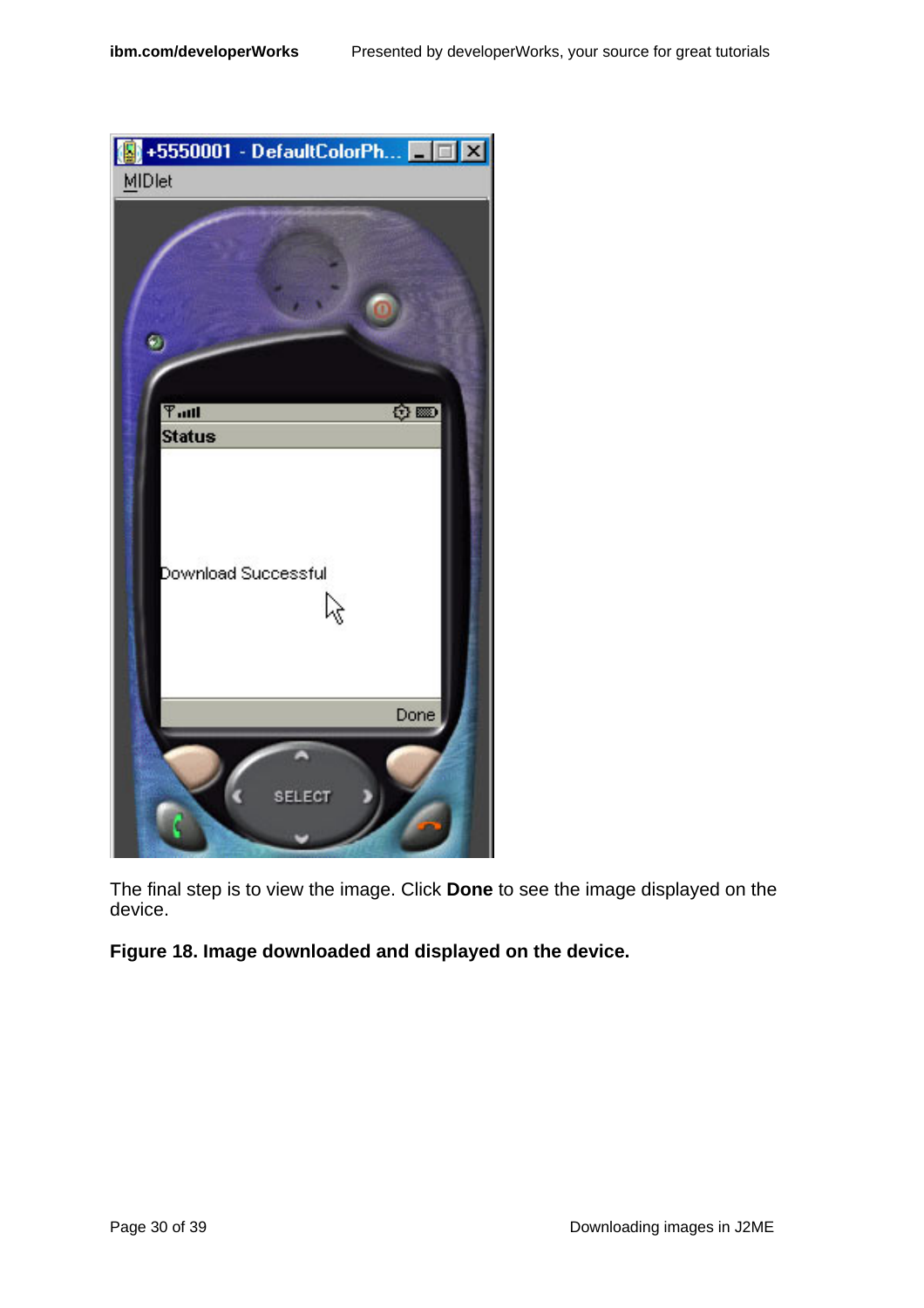

### Code review: User interface

The primary interface has changed little over the previous MIDlet. I use a TextBox to get the URL, and a Form to display the downloaded image. The most notable change is the Alert dialog box definition.

```
public class ViewImageThread extends MIDlet implements CommandListener
{
  private Display display;
  private TextBox tbMain;
 private Alert alStatus;
 private Form fmViewImage;
  private Command cmExit;
  private Command cmView;
  private Command cmBack;
```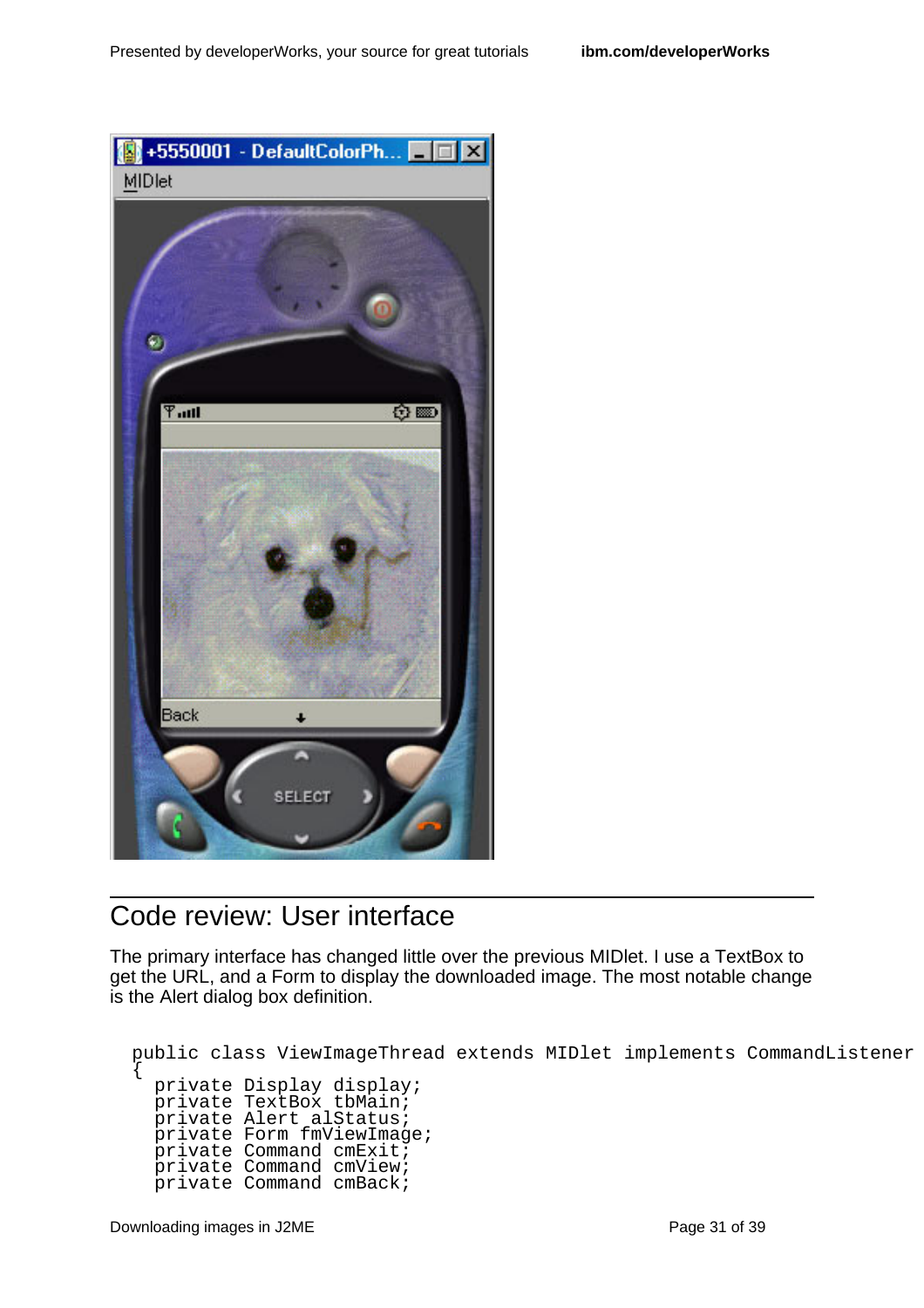```
private static final int ALERT DISPLAY TIME = 3000;
Image im = null;
public ViewImageThread()
{
  display = Display.getDisplay(this);
  // Create the Main textbox with a maximum of 75 characters
  tbMain = new TextBox("Enter url", "http://www.corej2me.com/ibm/ange
  // Create commands and add to textbox
  cmExit = new Command("Exit", Command.EXIT, 1);
  cmView = new Command("View", Command.SCREEN, 2);
  tbMain.addCommand(cmExit);
  tbMain.addCommand(cmView );
  // Set up a listener for textbox
  tbMain.setCommandListener(this);
  // Create the form that will hold the png image
  fmViewImage = new Form("");
  // Create commands and add to form
  cmBack = new Command("Back", Command.BACK, 1);
  fmViewImage.addCommand(cmBack);
  // Set up a listener for form
 fmViewImage.setCommandListener(this);
}
...
```
Note the ALERT\_DISPLAY\_TIME variable. This indicates the number of milliseconds to display the Alert dialog when I first begin the download. I'll show the related code momentarily.

### Code review: Event handling

As before, the cmExit and cmBack commands exit the MIDlet and return to the URL TextBox, respectively. If you look inside the code block for cmView event, you'll see the first reference to the Alert dialog. Notice the parameters that are passed to showAlert(). I'll cover these in the next panel.

Once the alert is shown, I create an instance of the Download class, this is essentially the background thread that downloads the image. The final call is to start the thread and begin the download.

```
/*--------------------------------------------------
* Process events
   *-------------------------------------------------*/
public void commandAction(Command c, Displayable s)
{
    If the Command button pressed was "Exit"
  if (c == cmExit)
  {
    destroyApp(false);
    notifyDestroyed();
  }
```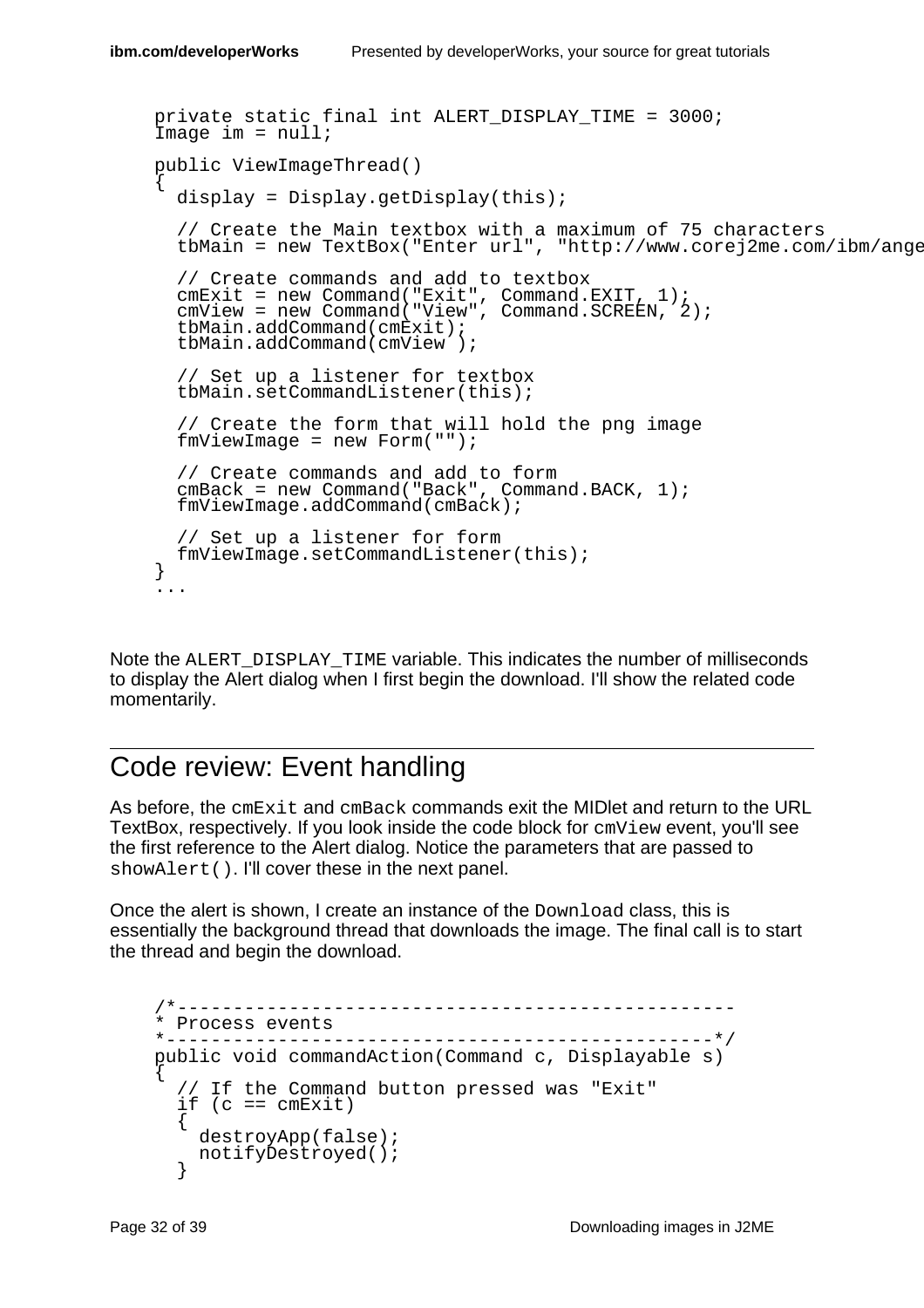```
else if (c == cmView){
  // Show alert indicating we are starting a download.
  // This alert is NOT modal, it appears for
  // approximately 3 seconds (see ALERT_DISPLAY_TIME)
  show \overline{A}lert("Downloading", false, tbMain);
  // Create an instance of the class that will
  // download the file in a separate thread
  Download dl = new Download(tbMain.getString(), this);
  // Start the thread/download
  dl.start();
}
\text{else if } \text{(c == cmBack)}{
  display.setCurrent(tbMain);
}
```
#### Code review: Show alert

}

When displaying the Alert dialog, I include a message, indicate if the dialog is modal, and specify what component to show after the dialog is dismissed. The first call to showAlert (in previous panel) was as follows:

```
showAlert("Downloading", false, tbMain);
```
This requests the message "Downloading" be shown; the dialog be non-modal (displayed for a specified time -- 3000 milliseconds, which I defined earlier in ALERT DISPLAY TIME); and the user returned to the component tbMain once the dialog is dismissed.

```
/*--------------------------------------------------
* Show an alert with the parameters determining
* the type (modal or not) and the displayable to
* show after the alert is dismissed
                                        ----------* /
public void showAlert(String msg, boolean modal, Displayable displaya
{
   // Create alert, add text, associate a sound
  alStatus = new Alert("Status", msg, null, AlertType.INFO);
  // Set the alert type
  if (modal)
   alStatus.setTimeout(Alert.FOREVER);
  else
    alStatus.setTimeout(ALERT_DISPLAY_TIME);
  // Show the alert, followed by the displayable
  display.setCurrent(alStatus, displayable);
}
```
#### Code review: Download class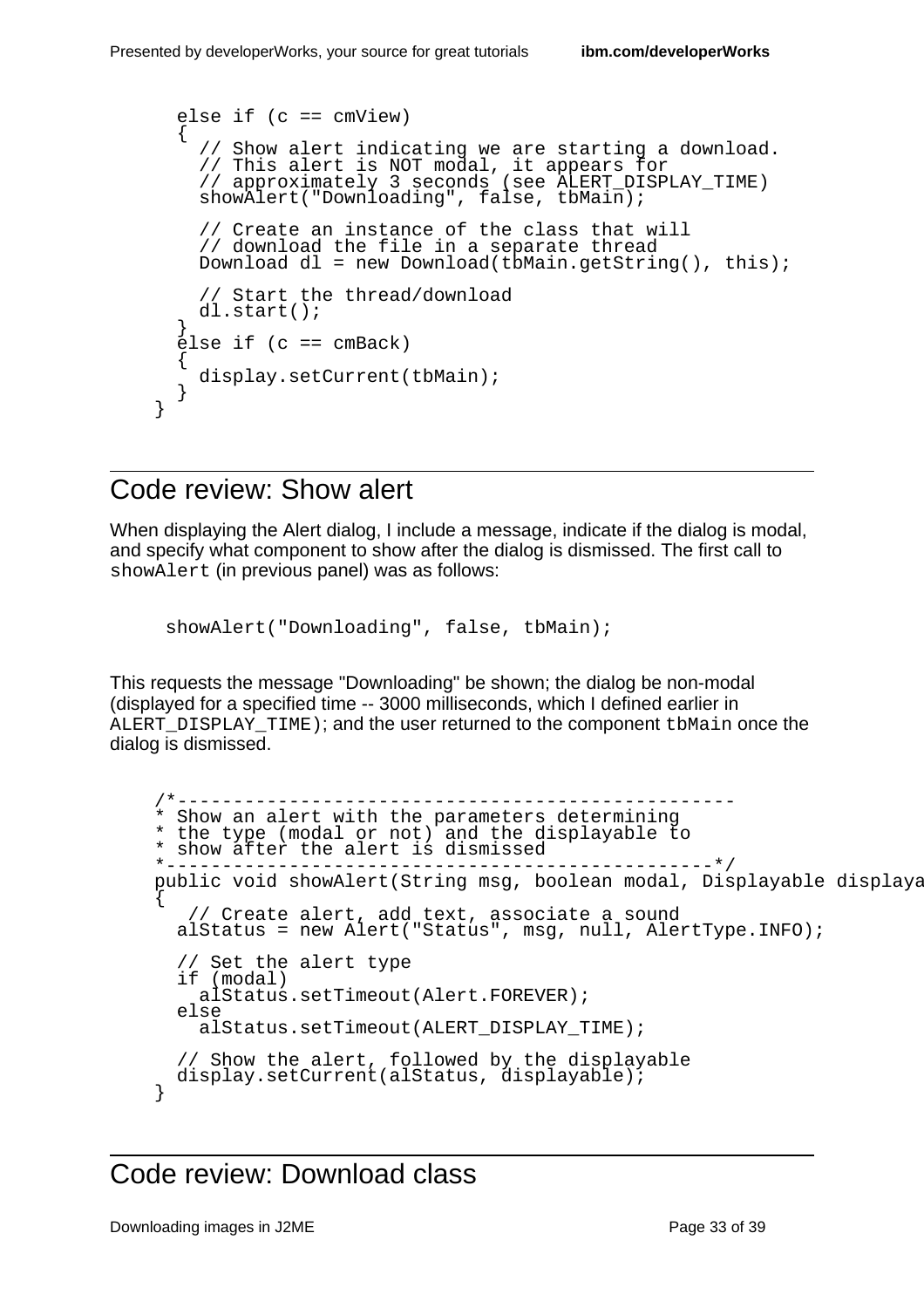The Download class implements the Runnable interface, which indicates this is the background thread I have been alluding to. When the thread is started the method run() calls getImage() to download the image in the background.

```
/*--------------------------------------------------
* Class - Download
*
* Download an image file in a separate thread
*-------------------------------------------------*/
class Download implements Runnable
{
 private String url;
  private ViewImageThread MIDlet;
 private boolean downloadSuccess = false;
  public Download(String url, ViewImageThread MIDlet)
  {
    this.url = url;
    this.MIDlet = MIDlet;
  }
  /*--------------------------------------------------
  * Download the image
       *-------------------------------------------------*/
  public void run()
  {
    try
    {
      getImage(url);
    }
    catch (Exception e)
    {
      System.err.println("Msg: " + e.toString());
    }
  }
   /*--------------------------------------------------
  * Create and start the new thread
                      *-------------------------------------------------*/
  public void start()
  {
    Thread thread = new Thread(this);
    try
    \mathcal{L}thread.start();
    }
    catch (Exception e)
    {
    }
  }
  /*--------------------------------------------------
  * Open connection and download png into a byte array.
  *-------------------------------------------------*/
  private void getImage(String url) throws IOException
  {
  ...
```
Code review: Get image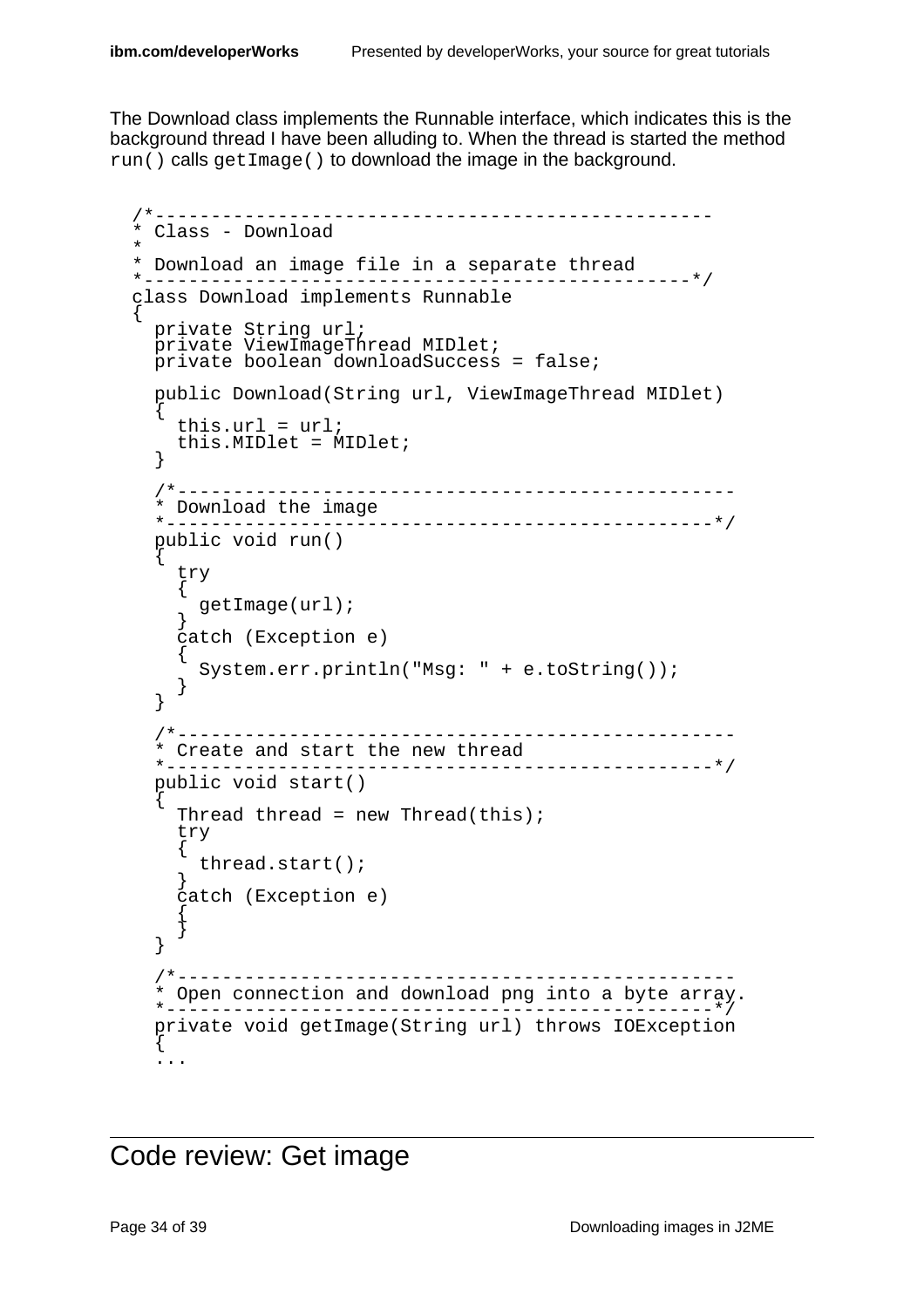The final method in the Download class is get Image(). This code is identical to the first MIDlet with the exception of the last few lines. See the example below.

```
/*--------------------------------------------------
* Open connection and download png into a byte array.
   *-------------------------------------------------*/
private void getImage(String url) throws IOException
{
 ContentConnection connection = (ContentConnection) Connector.open(u
 DataInputStream iStrm = connection.openDataInputStream();
 ByteArrayOutputStream bStrm = null;
 Image im = null;
 try
  {
    // ContentConnection includes a length method
   byte imageData[];
    int length = (int) connection.getLength();
    if (length != -1)
    \{imageData = new byte[length];// Read the png into an array
      iStrm.readFully(imageData);
    }
    else // Length not available...
    \{bStrm = new ByteArrayOutputStream();
      int ch;
      while ((ch = iStrm.read()) != -1)bStrm.write(ch);
      imageData = bStrm.toByteArray();
      bStrm.close();
    }
    // Create the image from the byte array
    im = Image.createImage(imageData, 0, imageData.length);
  }
 finally
  {
     // Clean up
    if (connection != null)
     connection.close();
    if (iStrm != null)
      iStrm.close();
    if (bStrm != null)
     bStrm.close();
  }
 // Return to the caller the status of the download
 if (im == null)
   MIDlet.showImage(false);
 else
 {
   MIDlet.im = im;
   MIDlet.showImage(true);
 }
}
```
Once the download is complete, based on whether the image was successfully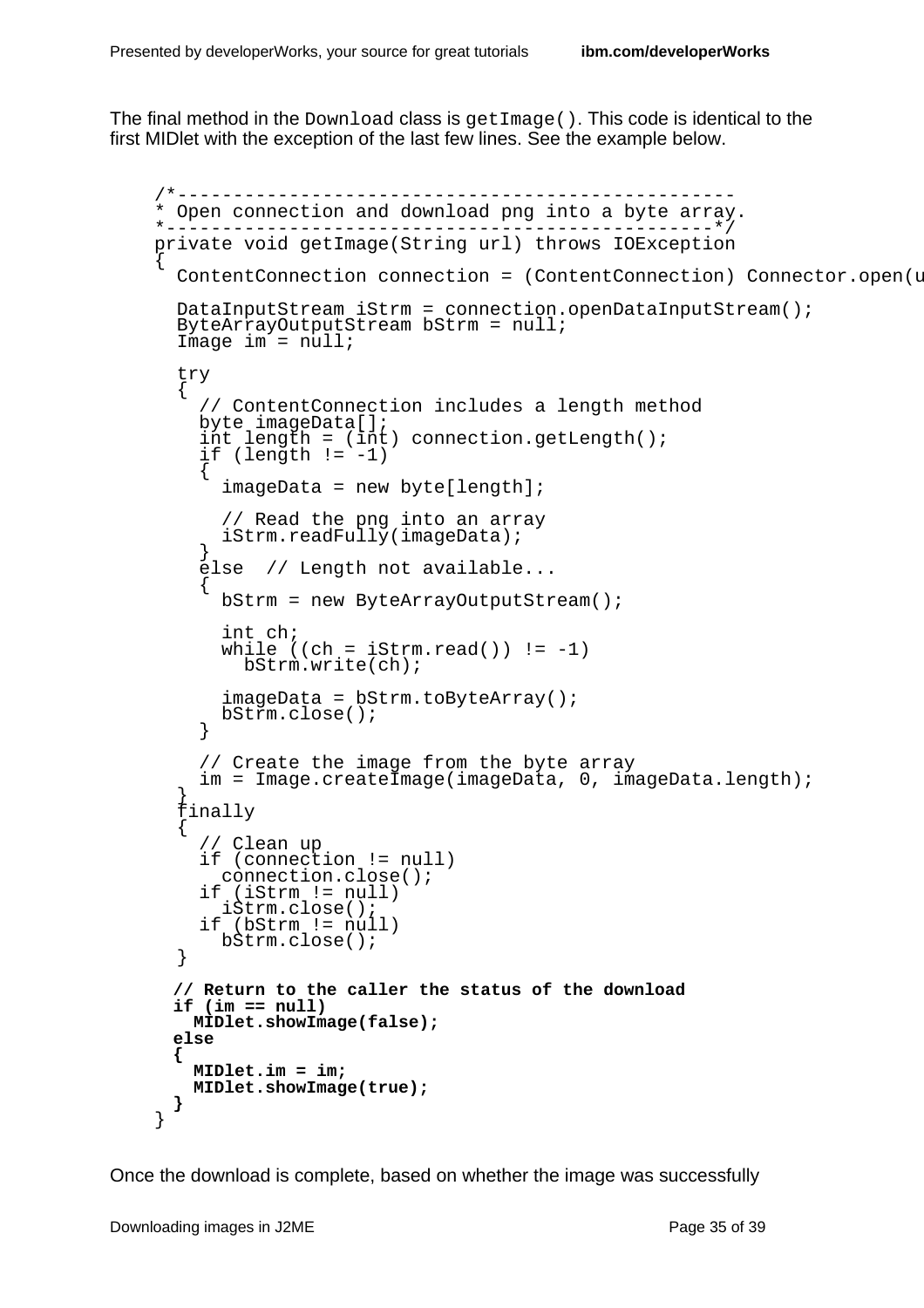retrieved, a call is made to MIDlet.showImage(), passing a boolean flag indicating the image status. The  $\text{showImage}( )$  method is discussed in the next panel.

#### Code review: Show image

Called from the background thread, this method displays an Alert dialog indicating the success or failure of the download. Upon success, a new ImageItem is allocated to hold the downloaded image.

```
/*--------------------------------------------------
* Called by the thread after attempting to download
* an image. If the parameter is 'true' the download
* was successful, and the image is shown on a form.
* If the parameter is 'false' the download failed, and
* the user is returned to the textbox.
*
* In either case, show an alert indicating the
* the result of the download.
                                     ------------* /
public void showImage(boolean flag)
{
  // Download failed...
  if (flag == false)
  {
    // Alert followed by the main textbox
    showAlert("Download Failure", true, tbMain);
  }
  else // Successful download...
  {
    ImageItem ii = new ImageItem(null, im, ImageItem.LAYOUT DEFAULT,
    // If there is already an image, set (replace) it
    if (fmViewImage.size() != 0)
      fmViewImage.set(0, ii);
    else // Append the image to the empty form
      fmViewImage.append(ii);
    // Alert followed by the form holding the image
    showAlert("Download Successful", true, fmViewImage);
  }
}
```
**Note:** This is a key transition point for the MIDlet. If the image was successfully downloaded, the showAlert() call is as follows:

showAlert("Download Successful", true, fmViewImage);

If the image download failed, the call is:

```
showAlert("Download Failure", true, tbMain);
```
In either case, an Alert modal dialog is shown. What's important to notice is the final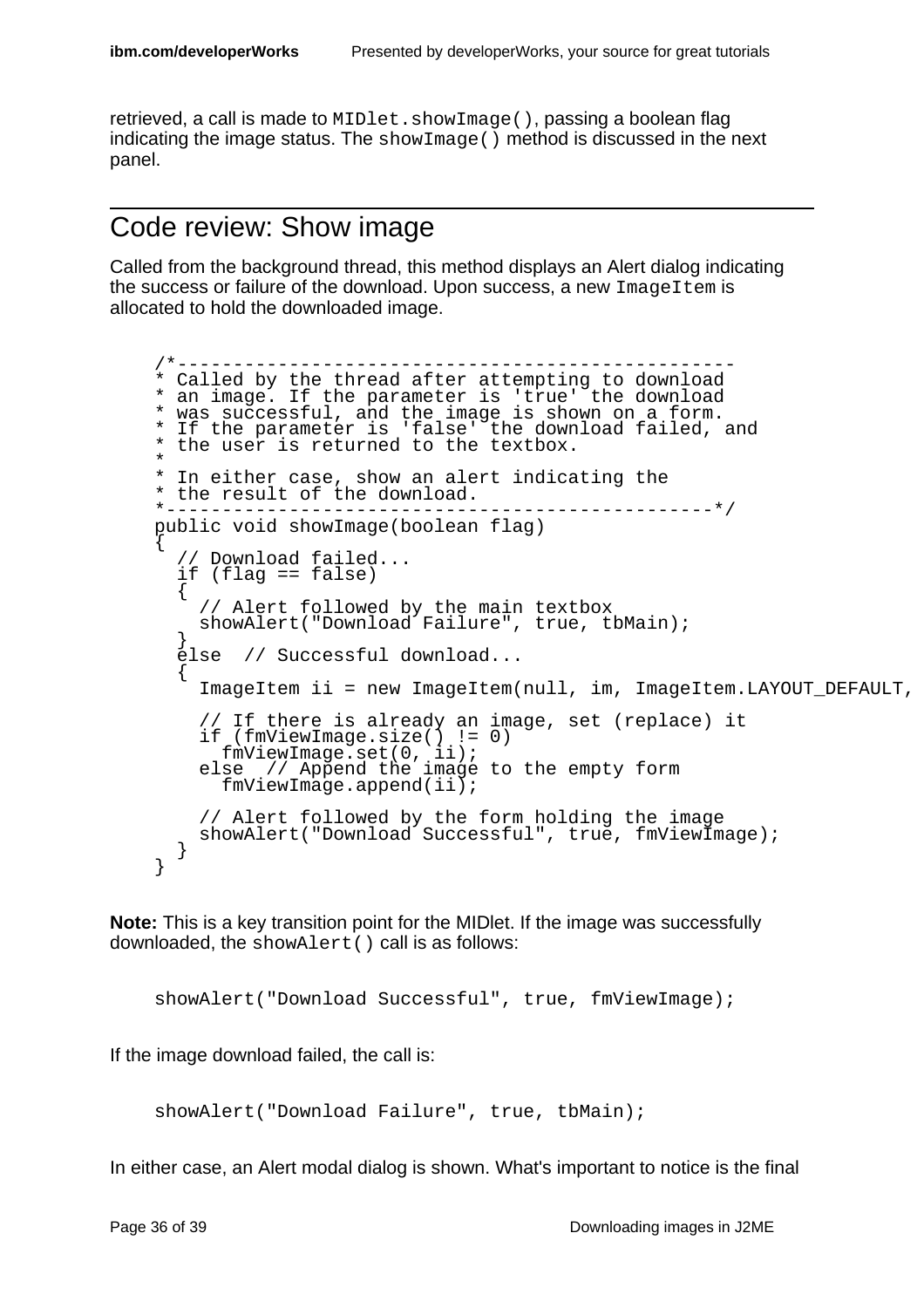parameter. The difference lies with which component is shown once the dialog is dismissed. Upon a successful download, the Form  $f_{\text{mv}}$  tew Image is shown, which contains downloaded image. When the download fails, the URL TextBox, the Main, is displayed, returning the user to primary program interface.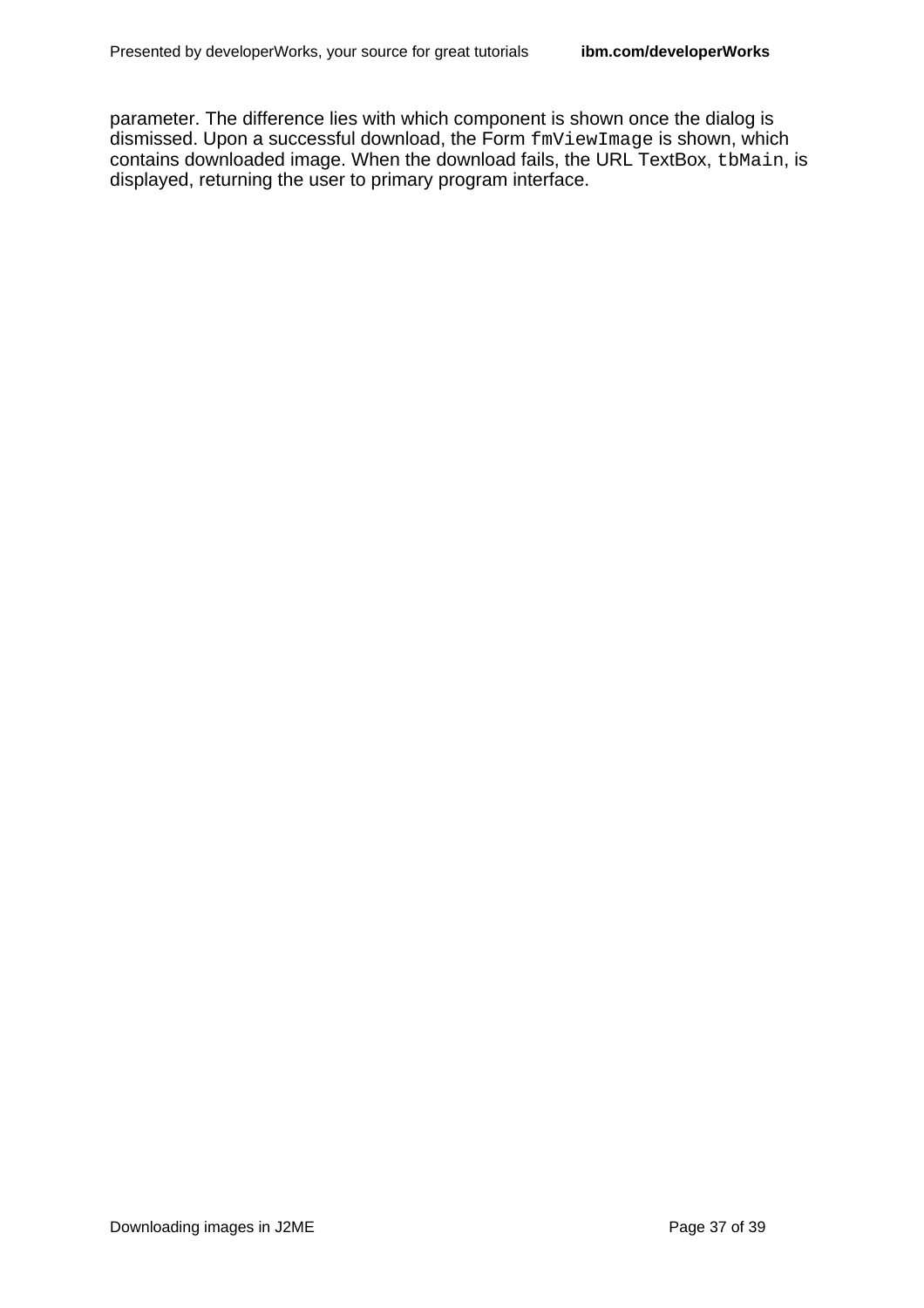# <span id="page-37-0"></span>Section 5. Summary and resources

# Summary

Establishing and communicating over a connection with J2ME is really quite simple. I demonstrated this concept by creating a MIDlet that creates a remote connection, downloads an image, and displays the result on a device emulator.

I concluded the tutorial by adding additional code to allow downloading of an image in a background thread. For most all but the simplest of MIDlets, understanding how to create and manage threads is very importance.

With this tutorial as a starting point, you can begin to write applications that cannot only communicate over a network, but can do so in an efficient manner without blocking, creating a more robust and responsive user experience.

### <span id="page-37-1"></span>Resources

- Click here for information on the HTTP Specification *[Hypertext Transfer Protocol](http://www.ietf.org/rfc/rfc2616.txt)* (http://www.ietf.org/rfc/rfc2616.txt) (http://www.ietf.org/rfc/rfc2616.txt).
- ° This IBM developerWorks tutorial [MIDlet development with the Wireless Toolkit](http://www-106.ibm.com/developerworks/edu/wi-dw-wikit-i.html) (http://www-106.ibm.com/developerworks/edu/wi-dw-wikit-i.html) guides you through the basic steps for MIDlet or J2ME compilation, preverification, and packaging.
- Information on the Java Development Kit 1.4.1 [JDK](http://java.sun.com/products/jdk/1.4.1) (http://java.sun.com/products/jdk/1.4.1) can be found here (http://www-106.ibm.com/developerworks/edu/wi-dw-wikit-i.html).
- Click here for the J2ME [Wireless Toolkit](http://java.sun.com/products/j2mewtoolkit) Wireless Toolkit (http://java.sun.com/products/j2mewtoolkit) (http://java.sun.com/products/j2mewtoolkit).
- <sup>o</sup> Additional articles and resources can be found at [Core J2ME](http://www.CoreJ2ME.com) (http://www.CoreJ2ME.com) (http://www.CoreJ2ME.com).